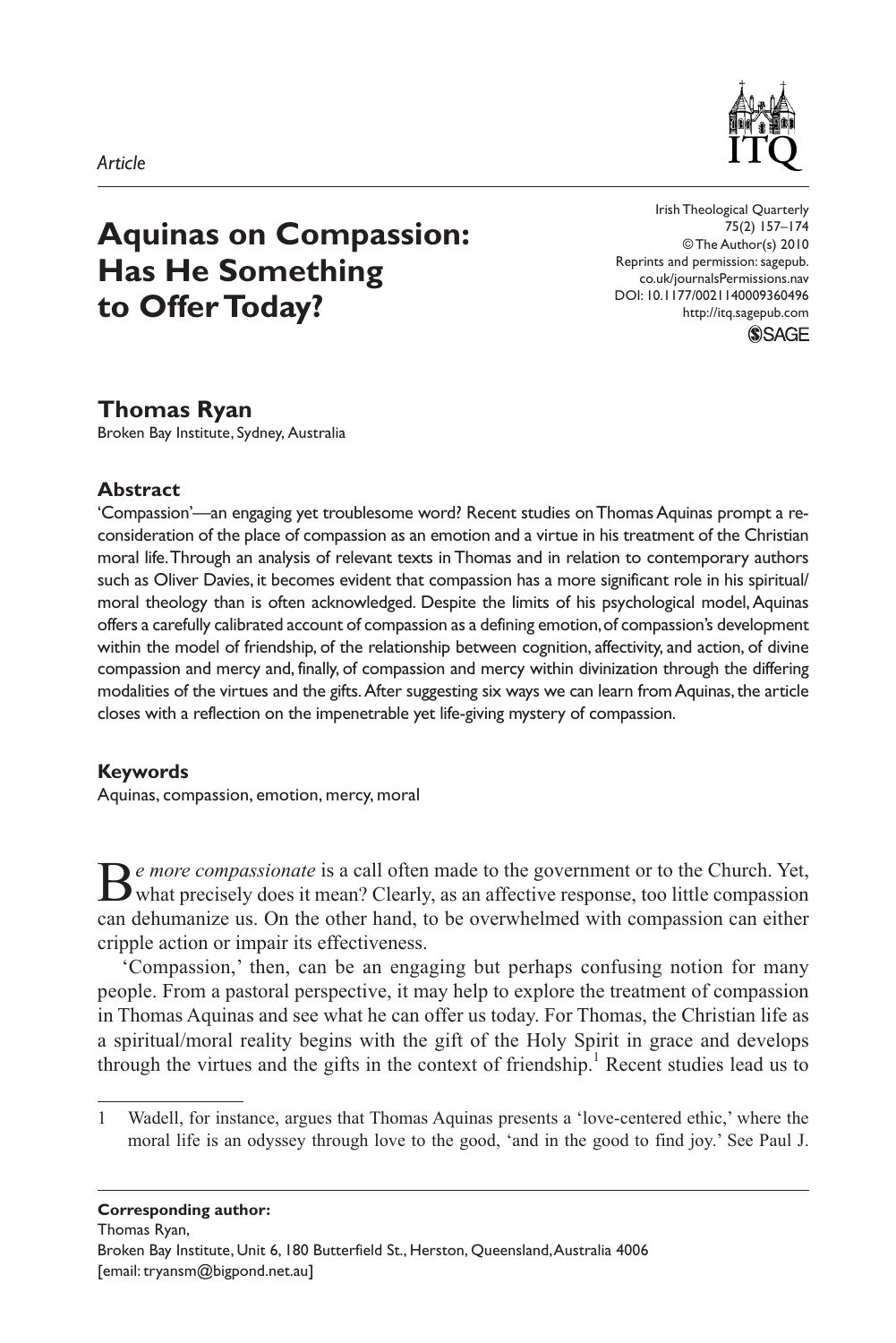reconsider the role of compassion in this process. Cates, for instance, suggests that, like Aristotle, Aquinas has 'little to say about compassion.<sup>22</sup> Alternatively, Vogt considers that, in the ethics of Thomas (and Aristotle), 'nurturing a deep and ongoing relationship with someone facilitates our ability to feel another's suffering as our own.<sup>3</sup>

In this article, building on Vogt's comment, I would like to investigate the question: what emerges in a reappraisal of Thomas Aquinas's treatment of compassion and what are some implications? I do this in five stages: compassion as a defining emotion in Aquinas; growth in compassion in the context of friendship; compassion as a virtue with its cognitive, affective and volitional dimensions; compassion and mercy in God; and finally, as a component in the process of spiritual transformation known as 'divinization.' This article will finish with a consideration of some implications for today and possibilities for the future.

# **Defining Emotions?**

The emotions and affective virtues have a central role in Thomas Aquinas. I will focus on the *Summa Theologiae* which contains his most extensive treatment of this topic and where his moral psychology has its proper theological context.<sup>4</sup> His treatment of emotions (as 'passions')<sup>5</sup> and their correlative virtues is integral to how the exemplar (God as

Wadell, *The Primacy of Love: An Introduction to the Ethics of Thomas Aquinas* (Mahwah, NJ: Paulist, 1992), 3. See also his *Friendship and the Moral Life* (South Bend, IN: University of Notre Dame, 1989).

- 2 Diana Fritz Cates, *Choosing to Feel: Virtue, Friendship and Compassion for Friends* (South Bend, IN: University of Notre Dame, 1997), 131.
- 3 Christopher P. Vogt, 'Fostering a Catholic Commitment to the Common Good: An Approach Rooted in Virtue Ethics,' *Theological Studies* 68 (2007): 394–417, at 407. See also Robert Gascoigne, 'Suffering and Theological Ethics: Intimidation and Hope,' in *Catholic Theological Ethics in the World Church*, ed. James Keenan (London: Continuum, 2007), 163–166; James F Keenan, *The Works of Mercy: The Heart of Catholicism* (Lanham, MD: Rowman and Littlefield, 2005); Oliver Davies, *A Theology of Compassion: Metaphysics of Difference and the Renewal of Tradition* (Cambridge/Grand Rapids, MI: SCM/Eerdmans, 2001); Michael J. Dodds, 'Thomas Aquinas, Human Suffering, and the Unchanging God of Love,' *Theological Studies* 52 (1991): 330–344.
- 4 Henceforth STh*.* Unless indicated, the translation of the *Summa* used here is from the Latin/ English (Blackfriars) version prepared in the English Dominican Province (London: Eyre and Spottiswoode, 1963–1975). Other translations consulted were the *Summa Theologica of St. Thomas Aquinas*, 2nd and rev. edn, 1920, translated by Fathers of the English Dominican Province in the on-line version, www.newadvent.org/summa/ (accessed 20 December 2008) and the new translation by Alfred J. Freddoso, on-line version at http://www.nd.edu/~afreddos/ summa-translation/TOC.htm (accessed 20 December 2008). Summaries or paraphrases are the author's.
- 5 'Emotion' has two senses in Aquinas (as 'passion' and as 'affection'). First, as an affective reaction with bodily change in the sense appetite, it is designated a 'passion' (*passio animae*) and is, for Aquinas, integral to human moral agency. This is the dominant sense guiding our discussion. Second, 'emotion' is characteristic of all moral agents with 'intellective appetite' or will, such as angels, God, and humans. Aquinas describes this both negatively, i.e. without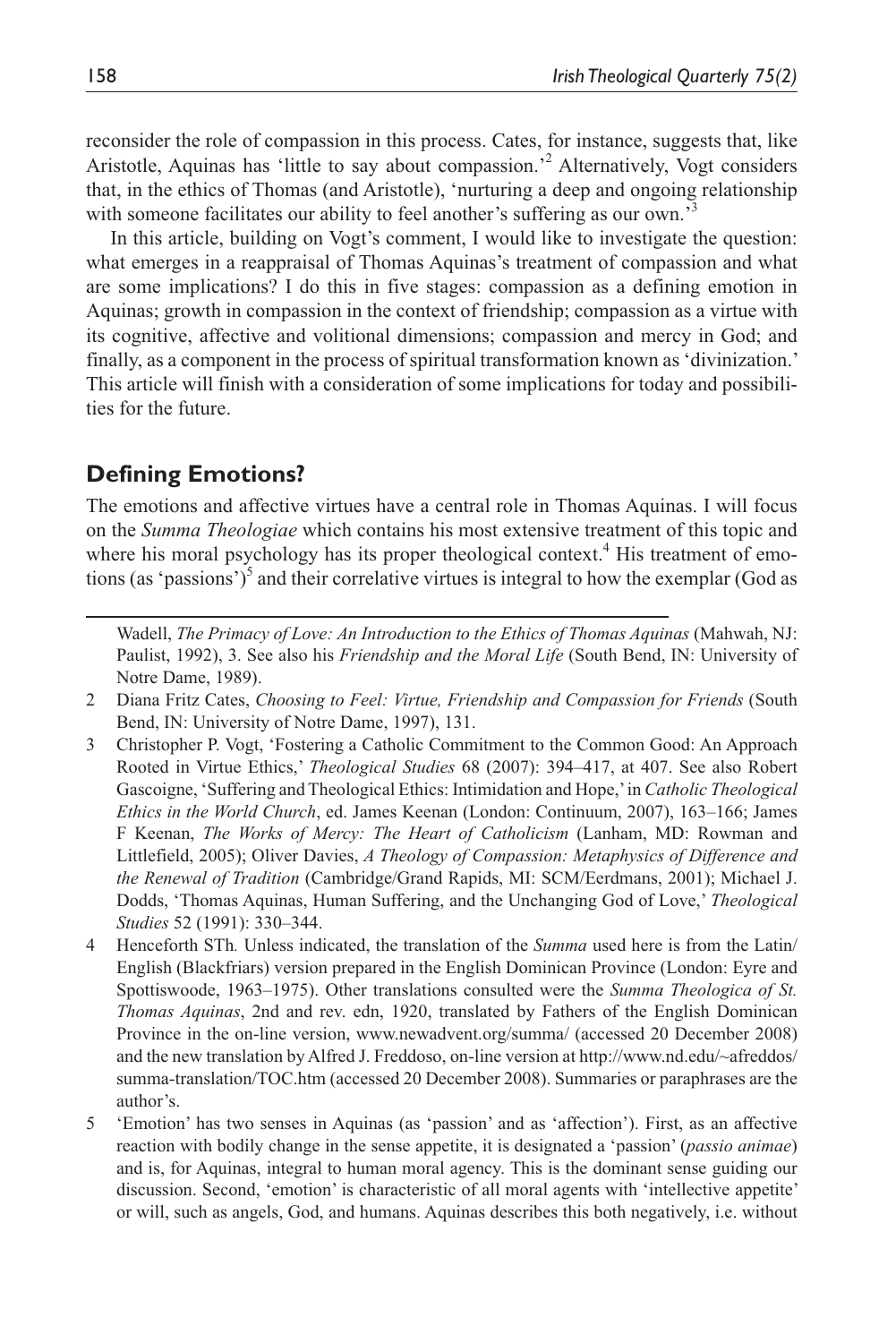creator and Trinity) is realized in the image, namely the human person with the capacity for knowing, loving, and self-directing freedom where emotions collaborate with reason as deliberative will  $^6$ 

Thomas uses the Latin *misericordia* for three words in English—compassion, pity, mercy.<sup>7</sup> He reflects general usage when he uses compassion for both the emotion or feeling and the corresponding virtue. Further, in the past, pity and compassion were often interchangeable but, following Nussbaum, this is best avoided given pity's contemporary associations with condescension or even superficiality ('mere pity').<sup>8</sup> Again, whereas *misericordia* as compassion denotes being so affected that one moves to alleviate the distress of another, *misericordia* as mercy signifies a more specific removal of another's pain, namely the gift of forgiveness of harm done, specifically to the one who forgives.<sup>9</sup>

Thomas explicitly discusses *misericordia* three times in the *Summa*: concerning God and divine omnipotence, $^{10}$  as part of charity, $^{11}$  and in one specific question on the morality of the emotions, whose significance is often overlooked. Here, the principal focus is on *misericordia* as compassion. This will be our starting point.

Aquinas asks, in carefully worded language, whether there is any emotion that is always good or evil 'by its very nature'?.12 From an earlier discussion, he argues that an emotion's moral status is discerned to the extent that it is guided by, or 'in tune with,' reason and only in a relational context.<sup>13</sup> Emotions are interactive responses or felt evaluations.

excitement of the soul (*sine passione*), but also positively in *affectus*, as acts of the will. See STh I 82. 5, ad 1; I 2. 22.

- 6 See STh I-II Prologue.
- 7 *Compassio* is used as a synonym for *misericordia* in the *Summa* on three occasions (STh II-II 30. 1, ad 1; 30. 2; Supp. 94. a.2). Its primary meaning is a natural attraction to something (see final section of this article). See also *A Lexicon of St. Thomas Aquinas*, eds Roy J. Deferrari et al. (Fitzwilliam, NH/Boonville, NY: Loreto/Preserving Christian Publications, 2004), 184.
- 8 Martha Nussbaum, *Upheavals of Thought: The Intelligence of Emotions* (Cambridge: Cambridge University, 2001), 301–302.
- 9 For clarity's sake, I am suggesting that compassion's object is the lack of a due good (*privatio boni*) as in natural or physical evil whereas mercy's object is moral evil (see later discussion of STh I-II 59. 1, ad 3 and notes 42 and 79 in this article). Thomas does not seem to differentiate between deserved and undeserved suffering as does Aristotle. He recognizes the non-cognitive element where one spontaneously feels sorry for someone in their distress. But, importantly, he also moves to see the role of the virtuous response under the guidance of charity. For a full discussion on how Aquinas transforms Aristotle's account of pity into the Christian virtue of mercy through the influence of the love of charity and the model of Jesus' pity for the crowds in Matt. 9:36, see Anthony Keaty, 'The Christian Virtue of Mercy: Aquinas' Transformation of Aristotelian Pity,' *The Heythrop Journal* 42 (2005): 181–198.
- 10 STh I 21. 3 and I 25. 3.
- 11 STh II-II 30 and 32.
- 12 STh I-II.24. 4. The phrase he uses for 'of its very nature' is *ex sua specie* or *secundum speciem suam*. Earlier, in I-II 24. 1, Aquinas argues that emotions, considered in themselves, i.e. intrinsically (*secundum se*), namely as natural phenomena or psychological facts, cannot be called morally good or evil.
- 13 STh I-II 24.1.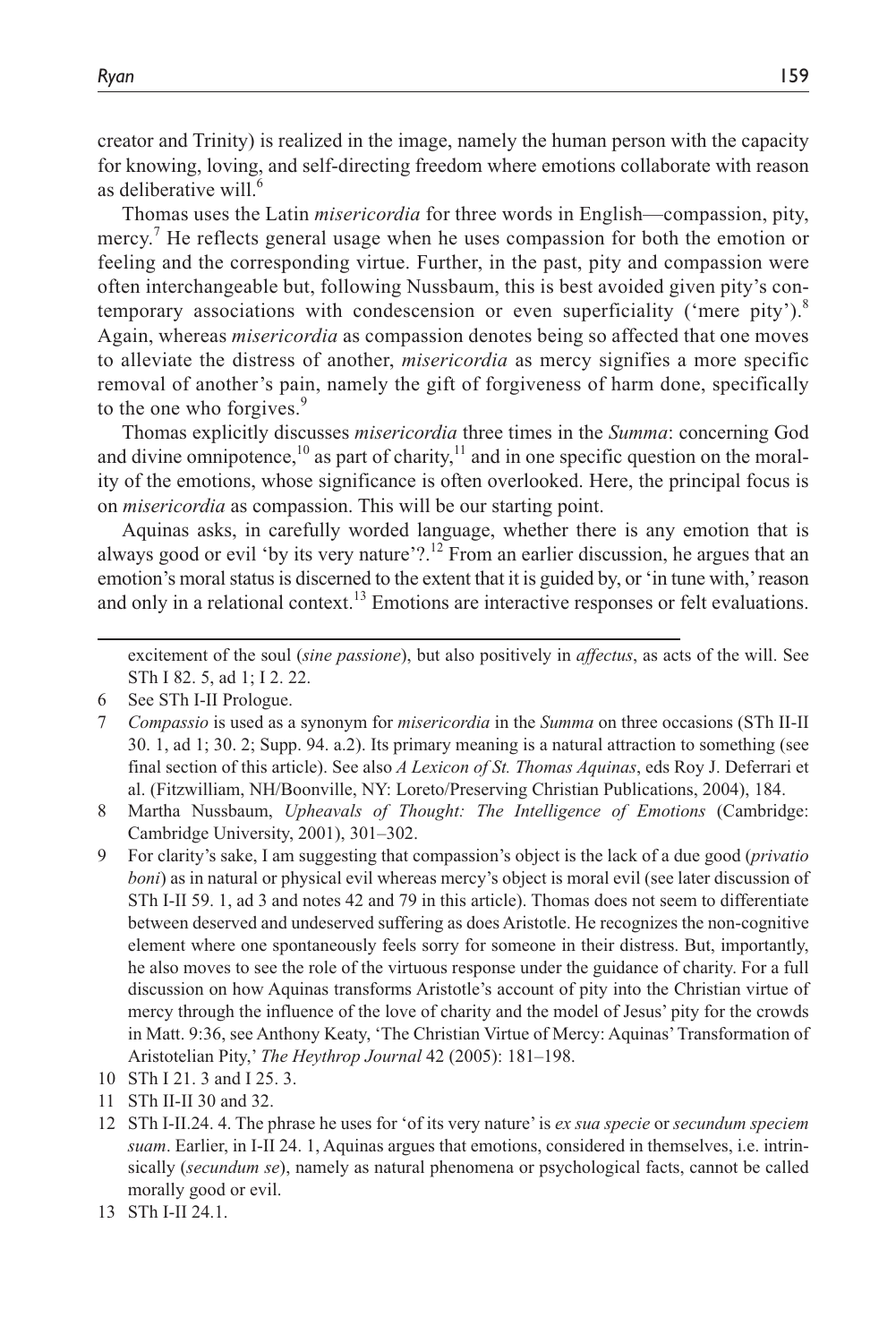In traditional moral theology, an emotion, like any action, is assessed morally in terms of its object, end, and circumstances. Here, Aquinas is not just asking how we define emotions. Arguably, he is also concerned whether there are certain emotions that define *us*. In others words, does our basic humanity require specific forms of emotional responsiveness without which we cannot be moral beings at all?

Aquinas replies there are two such emotions. An emotion that is good of its very nature is shame.<sup>14</sup> While shame is 'negative' (it makes us feel uncomfortable), its positive function emerges from its object, namely, the value it is directed towards upholding and the attitude produced.<sup>15</sup> There are some actions (and attitudes) about which we should be ashamed. For Aquinas, shame is prompted by a sense of selfrespect, a view supported by authors ranging from Aristotle to Martha Nussbaum.<sup>16</sup> In contemporary terms, by disposing our sensitivity to what can distort our moral horizon, shame is a sentinel guarding our personal self-transcendence in the search for meaning, truth, and value.

Alternatively, Thomas Aquinas suggests an emotion that is evil of its very nature is envy (*invidia*). He starts by citing Augustine for whom *misericordia* (as compassion and mercy) is a virtue exercised not solely in heartfelt sympathy for another's distress but involves the impulse towards action, namely to relieve that distress.<sup>17</sup> His focus now is on compassion as an emotion, not in itself, but in terms of the virtue that it embodies. He then proceeds to expose the positive role of compassion through a form of inversion. He argues that compassion's opposite is envy, namely, the 'chagrin over another person's good fortune' which, he says elsewhere, is a capital vice.<sup>18</sup> By inference, compassion is the reverse of this 'unfavourable attitude' to something truly good. It means that being moved to envy and being moved to compassion involve sets of judgments that exclude

- 15 This is clarified in the same article when Aquinas says that those emotions are good which 'create a favorable attitude towards something truly good or an unfavorable one towards something really evil; and those emotions are evil which create an unfavorable attitude towards something truly good, or a favorable one towards something really evil' (STh I-II 24. 1).
- 16 This is consistent with Aristotle's view that appropriate self-regard (*philautia*) is integral to human flourishing. Shame is entailed in self-care as moral sensitivity to actions that could reflect, or have reflected, badly on oneself (and a sense of remorse and even a desire to atone). See Justin Oakley, *Morality and the Emotions* (London: Routledge, 1992), 74. Nussbaum notes that shame 'requires self-regard as its essential backdrop. It is only because one expects oneself to have worth or even perfection that one will shrink from or cover the evidence of one's nonworth or imperfection,' Nussbaum, *Upheavals of Thought*, 196.
- 17 STh II-II 30.1. See also discussion in Keaty, 'The Christian Virtue of Mercy,' 185–186. Jordan points out that, while Aquinas draws on maxims from Aristotle, e.g. *Ethics* 2, 7, it is Augustine's *De Civitate Dei* that provides 'a well-ordered moral account of the nature and structure of the passions.' See Mark Jordan, 'Aquinas' Construction of a Moral Account of the Passions,' in *Freiburger Zeitschrift für Philosophie und Theologie* 33 (1986): 71–97, at 79.
- 18 See STh II-II 162. 8. He also notes elsewhere that grief over another's prosperity leads easily to joy in another's misfortune (STh II-II 36. 4, ad 3).

<sup>14</sup> See my 'Healthy Shame? An Interchange between Elspeth Probyn and Thomas Aquinas,' *Australian Ejournal of Theology*, No. 12, July 2008, http://www.acu.edu.au/\_\_data/assets/ pdf\_file/0009/107469/Ryan\_Practical\_Theol\_Conf.pdf (accessed 11 December 2009).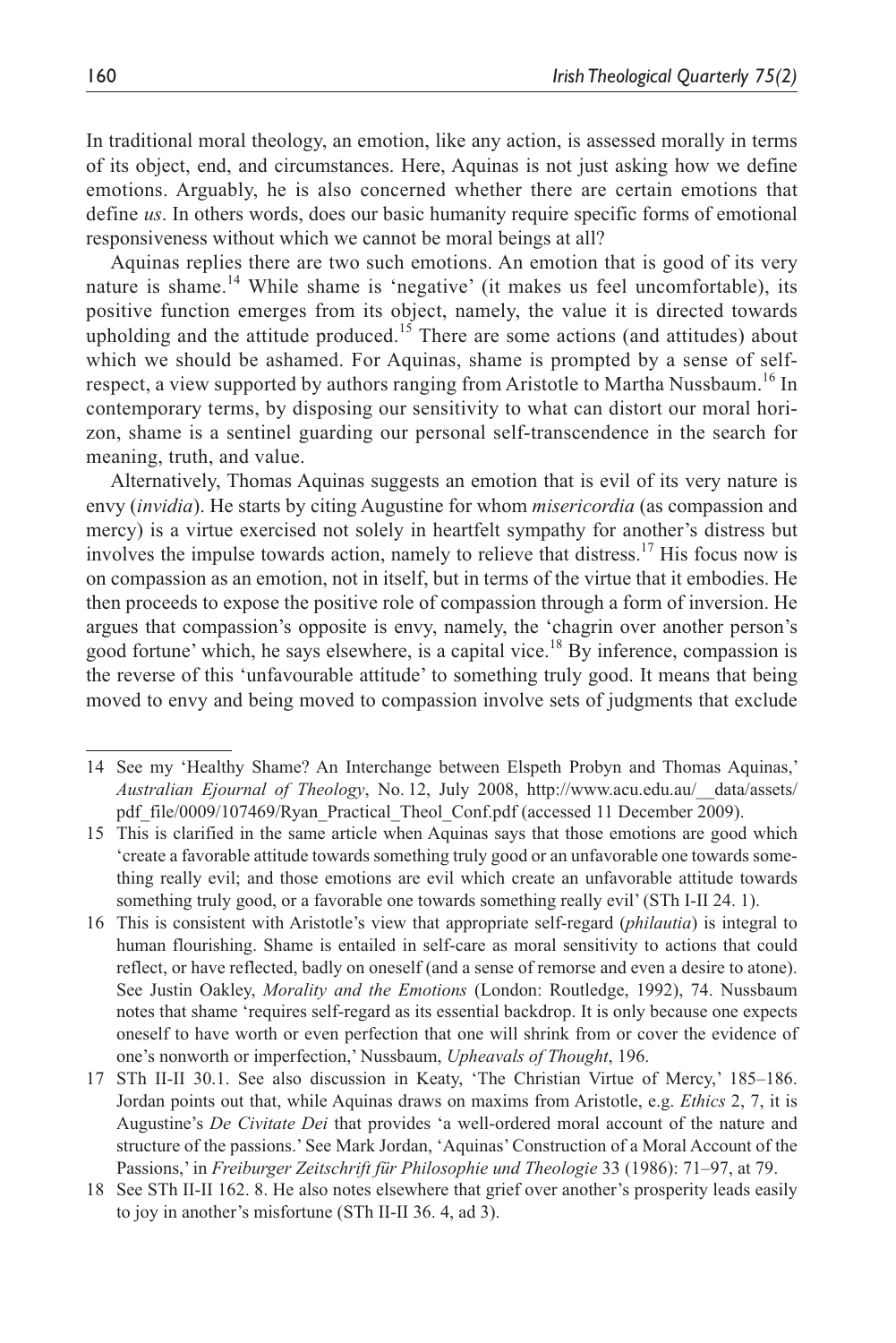each other.19 Thomas confirms this in the *Catena Aurea*, citing St Ambrose on the Good Samaritan (Luke 10:37). 'For relationship does not make a neighbour, but compassion, for compassion is according to nature. For nothing is so natural as to assist one who shares our nature.'<sup>20</sup> This view is supported by Cates who considers that Aquinas would hold to 'a natural (i.e. rational) human desire to be compassionate' and that, while it is diminished by sin, it is not totally destroyed. $21$ 

For Thomas Aquinas, basic humanity requires that we be aware of and recognize what is good in others. It also entails being affected by and responsive to their suffering through compassion.<sup>22</sup> Elsewhere, he acknowledges that this implies a sense of vulnerability to experiences such as suffering. In contrast with Aristotle, friendship with God means that *misericordia*'s scope includes those whose suffering is due to their own actions (e.g. the sinner).  $2<sup>3</sup>$ 

# **Growing in Compassion**

While compassion is part of our basic humanity, elsewhere Aquinas appeals to friendship to probe it in more detail and depth. One aspect is relevant to our purposes here. Aquinas says compassion has two elements: sharing pain and a desire to act. The compassionate person feels sorrow for and tries to dispel the distress of the other as if it were one's own (*sicut miseriam propriam*).<sup>24</sup> At this level, concern for the other's welfare is couched in terms of one's own well-being or, in other words, of vulnerability to similar distress. Compassion is respect for the other that, like shame, has its grounding in respect for the self. If envy indicates defective self-worth, compassion assumes a basic level of self-love and sensitivity to whatever puts that under threat. This is consistent with Thomas's position that (a) healthy self-love is an essential component of Christian living; (b) we must have love for our body as a gift from God; (c) concern for one's own good is integral to virtue or moral self-transcendence.<sup>25</sup>

However, for Aquinas there is a further level of compassion that goes beyond sorrow in oneself for another's plight as if it were 'one's own' since this is still distinct from the

<sup>19</sup> Stephen Leighton, 'Aristotle and the Emotions,' in *Essays on Aristotle's Rhetoric*, ed. Amelie Oksenberg Rorty (Berkeley, CA: University of California, 1996) 206–237, at 210. Elsewhere, Aquinas himself cites Aristotle's *Rhetoric* 2: 9 when he notes that the envious have no pity and the compassionate have no envy (STh II-II 36. 3).

<sup>20</sup> *Catena Aurea*, trans. J.H. Newman (London: Saint Austin Press, 1999), 377.

<sup>21</sup> Cates, *Choosing to Feel*, 273–4 citing STh I-II 85. 2. Vacek comments, '…to treat another person as a human being is to achieve a form of respectful justice but it is not yet to love that person,' Edward Collins Vacek, *Love, Human and Divine: The Heart of Christian Ethics*  (Washington, DC: Georgetown University, 1994), 161.

<sup>22</sup> Arguably, this is an indicator of the intrinsically social nature of human beings who, for Aquinas (and Aristotle), can only exist and flourish in the setting of a community (STh I 96. 4).

<sup>23</sup> STh II-II 30.1 and 2*.*

<sup>24</sup> STh I 21. 3.

<sup>25</sup> See respectively STh II-II 25. 4; 25. 5; 26.6. One could also argue, as does Oakley, that a person's sense of self-worth is 'partly grounded in what he sees as his capacity and ability to help others.' See Oakley, *Morality and the Emotions*, 64.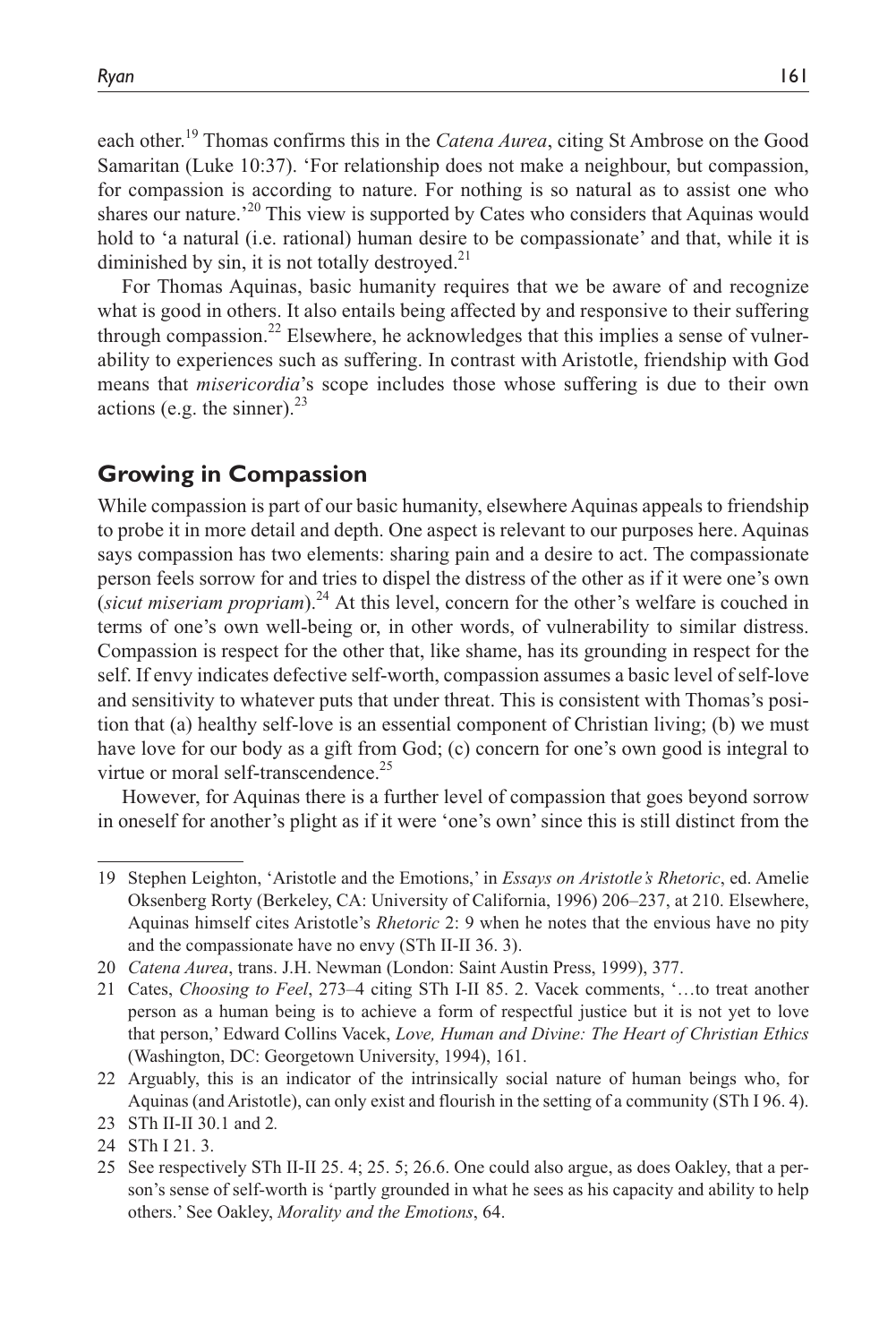suffering of another. Compassion moves towards identifying oneself with the other in their distress. For Aquinas, this kind of identificatory compassion is a fuller realization of the virtue of *misericordia* in the form of compassion (as also in its corresponding expression in forgiveness animated by charity—which we shall see later). Parents, children, lovers, or friends can be so close that it is as if they are part of ourselves (*quasi aliquid nostri*). Here, it is not so much compassion we experience at their distress, but rather 'we suffer as if in our own wounds.<sup>26</sup> As Dodds notes, in this instance, 'One suffers not so much "with" the other through a kind of sympathetic response as "in" the other by a sort of empathetic union.' For instance, a mother with a suffering child will hardly be aware of her own suffering but only conscious of her child's pain, which she somehow experiences as her own.<sup>27</sup>

# **Significance of Compassion**

For Thomas Aquinas, then, compassion reveals the other-oriented and inter-personal character of human existence. Its necessary condition is a healthy love of self. In that sense, it is, with shame, a 'defining' emotion and a virtue. The worth of the 'other' as a person is revealed through an affectively resonant responsiveness to them. Second, compassion as a felt evaluation is 'fitting' to our humanity, and hence normative. To be sad at another's gifts and success or to take pleasure in another's plight indicates defective self-esteem. One's moral character is flawed. Finally, Aquinas sees any deeper realization of compassion in the context of friendship and devoted love through identification with the plight of the other.

So far, two aspects have emerged. First, Aquinas's theological ethics offer a rich description of what constitutes a good human life more in terms of beatitude than of virtue.28 God is the uncreated good who alone can fill our hearts. God is the 'object' of our search, but in the medieval sense of 'that which confronts us, provokes us and evokes a response from us.<sup>29</sup> This process needs stable dispositions of intellect, will, and emotions to respond or act in the right way. For Aquinas, there are specific and carefully defined emotions that, of themselves, always foster or always oppose authentic humanity ('right reason') as it engages the intrapersonal and interpersonal domains, especially through love. Compassion / envy (with shame) are such emotions with the affective virtue or vice they express.

Second, the cohesion of Aquinas's account indicates that his choice of these emotions and their correlative virtues is not random but deliberate (and insightful). As felt evaluations and affective virtues that 'define' us, they provide, as no other emotions can do, a psychologically sound platform for the moral life. For Aquinas, a healthy

<sup>26</sup> Thomas precedes this by saying that we speak of 'suffering' (and not 'compassion') when we have the personal experience of cruel treatment.

<sup>27</sup> Dodds, 'Thomas Aquinas, Human Suffering, and the Unchanging God of Love,' 339.

<sup>28</sup> 'The best way of describing the moral considerations in the *Summa Theologiae* is not as virtue ethics, let alone as divine command ethics, but as an ethics of divine beatitude' (Fergus Kerr, *After Aquinas: Versions of Thomism* (Oxford: Blackwell, 2002), 133).

<sup>29</sup> Kerr, *After Aquinas*, 129.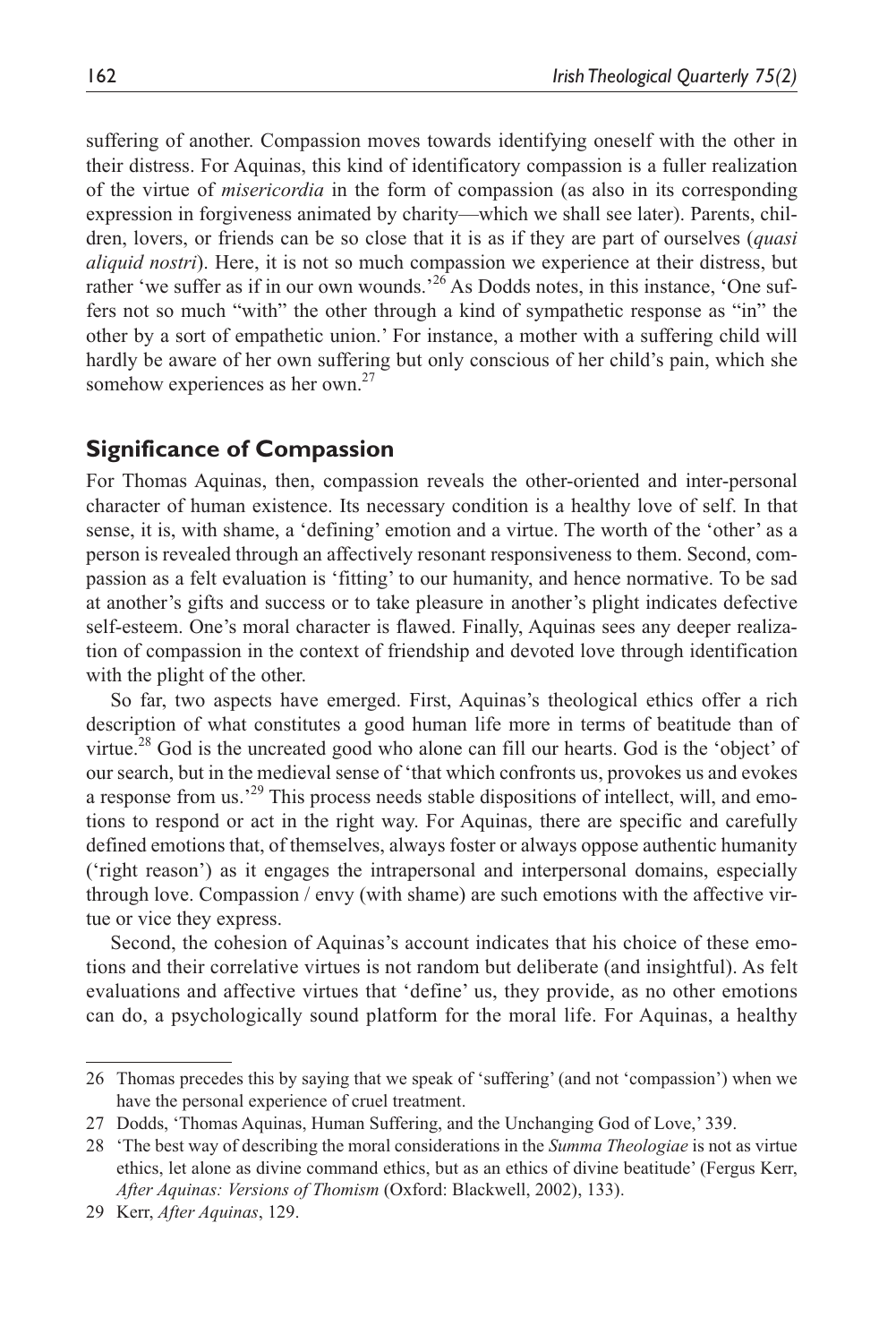love of self and concern for one's own good as loved by God are integral to moral agency. They underpin sensitivity concerning one's moral integrity and one's person (shame) as they do responsiveness in our relationships, especially our capacity to identify with others in their suffering (compassion). The divine image made for creative self-direction is gradually realized through responsiveness to others and to God. This brings up the second concern.

# **Three Dimensions of Compassion**

In his study of kenotic theology, Oliver Davies argues that compassion exposes the other-orientated character of consciousness, hence, of existence as inter-subjective. To be moved by compassion is a feature of the structure of consciousness.<sup>30</sup> He draws on Nussbaum's defense of compassion as 'the basic social emotion.'31 Davies argues that, in compassion one can discern an identifiable triadic structure: we are exposed to another's distress (cognition), we feel moved by what we see (affective) and we take active steps to try to remedy it (volitional). On that basis, I cannot truly be called compassionate if I am aware of, and moved by, another's suffering but decide not to act (for instance, from fear of what others may think or of possible inconvenience). In that case, without the volitional or, conative element, it is simply pity. Nevertheless, a person is compassionate who understands and is affected by another's plight, but is constrained in practice from acting to ease the person's suffering (as, for instance, in terminal illness). $32$ This specific profile of compassion's structure has a clear parallel in Aquinas. For him, emotions entail some form of cognition, whether of an immediate object or through memory or imagination. $33$  This is the necessary condition for triggering the responsive or affective ('being affected') dimension. There is a movement to or from an object as agreeable or disagreeable. An emotion, then, has a passive and active component. Generally, the moral virtues terminate immanently, namely they modify the subject's capacity to respond affectively. Yet, in an emotion such as compassion, its volitional dimension, in which the will moves toward choice and action, gives it a transitive thrust. Most importantly, despite the differing underpinnings of Davies' and Aquinas's construal

<sup>30</sup> Davies, *A Theology of Compassion*, 17. Davies offers an extensive, rich, and creative theological enterprise of kenotic theology. Inevitably, there are overlaps with the work of Aquinas. The focus here is on one common element. It is beyond the scope of this article to attempt a full comparison of the two authors. This is particularly pertinent in reference to the philosophical/psychological model used by Aquinas and the structure of consciousness/ phenomenological method in Davies.

<sup>31</sup> Martha Nussbaum, 'Compassion: The Basic Social Emotion,' *Social Philosophy and Policy* 13:1(1996): 27–58. She gives a later and more expanded treatment in *Upheavals of Thought.*

<sup>32</sup> Davies, *A Theology of Compassion*, 18.

<sup>33</sup> Murphy notes that most contemporary philosophers interested in the emotions argue that 'emotions,' whatever else they involve, 'involve at least cognitive states.' For that reason, she suggests that, for Aquinas, 'taken together with their proximate cognitive cause … They make up a complex that could match our understanding of "emotions"' (Claudia Eisen Murphy, 'Aquinas on Our Responsibility for Our Emotions,' *Medieval Philosophy and Theology* 8 (1999): 163–205, at 168).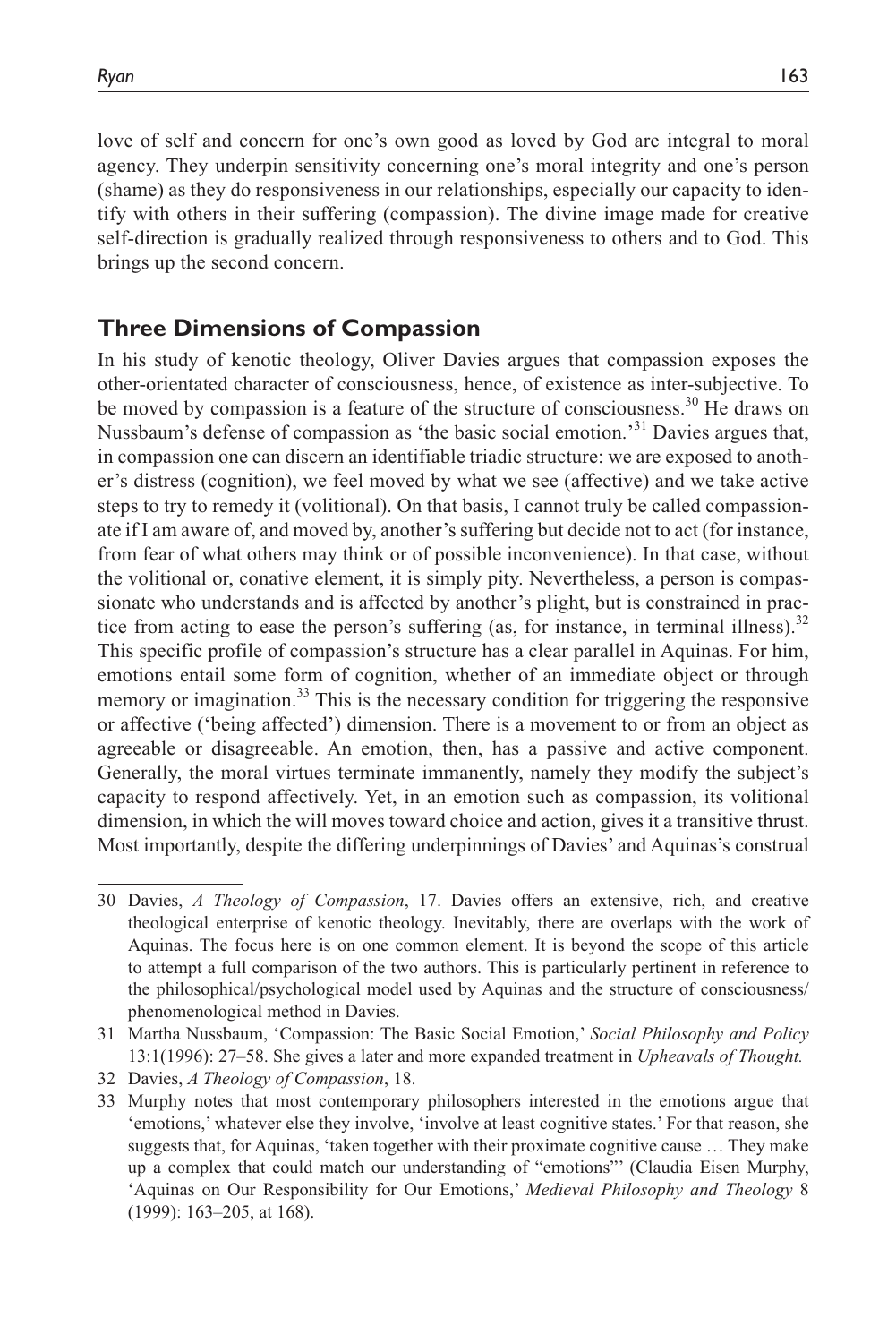of compassion, we have seen that, for both, compassion reveals the other-oriented character and inter-relational nature of human existence.

Aquinas further clarifies the three-fold structure of an emotion such as compassion when he asks 'Does emotion add to or detract from the goodness or evil of an  $act?^{34}$  He replies by noting, against the Stoics, that reason-guided emotions are integral to human excellence and maturity.<sup>35</sup> The more emotions are directed by right reason, the more they facilitate the use of reason and draw a person more intensely to what is good.<sup>36</sup> It is a morally better action that is done not just by choice but also with an accompanying affective element, namely, is done from the heart and engages the body (through emotions as 'passions'). There is a deeper investment of the person. Personal integration with its moral, psychological, and spiritual components will be greater, the more the various facets of the human person are under rational control. In other words, they are moving in a life-trajectory in a way that is increasingly coordinated, harmonious, self-transcending, and centred on love.

Aquinas's particular contribution is that, unlike Davies, he proceeds to offer a fuller account of the 'identifiable structure' of an emotion in terms of the working relationship between the three elements. While he does not use a phenomenological method from within the subject's experience (as in Davies), Aquinas tries to analyze their interdependence. He starts by describing emotions, in relation to deliberation and will (as cognitive, affective, and volitional) as either consequent or antecedent. This distinction, perhaps triggering memories of moral theology manuals and a preoccupation with sin, is still valuable, especially in this discussion.

#### **Consequent and Antecedent Emotions**

Consequent emotion (one that follows the act of deliberative will) can enhance the goodness of an action in two ways. First, it can occur by an overflowing of intensity (*per modum redundantiae*) downwards so that the emotion is both the result of the will's intense orientation to goodness and a sign of the greater moral worth of an action.<sup>37</sup> Thus, a minimal habitual disposition fosters a resonance between the emotion and the will. For example, Jane considers she should help street people. On meeting someone begging for food, Jane is moved by her plight and gives assistance.

Second, an action's intensity may result from a deliberate decision to cultivate a certain emotion precisely to act more promptly and intensely for the good.<sup>38</sup> When the

38 STh I-II 24. 3, ad 1.

<sup>34</sup> STh I-II 24. 3.

<sup>35</sup> 'One feature of human excellence will be the existence of the emotions and their control by reason. For the root of all human goodness lies in the reason; human excellence will therefore be the greater, the greater the number of human elements under rational control' (STh I 2. 24. 3).

<sup>36</sup> It is better that a person 'be bent on the good, not merely with his will, but also with his sensory orexis' (STh I-II 24. 3).

<sup>37</sup> 'The higher part of the soul is so strongly bent upon some object that the lower part follows it' and the presence of the emotion is a sign of 'the will's intensity, and hence an index of greater moral worth' (STh I-II 24.3, ad 1).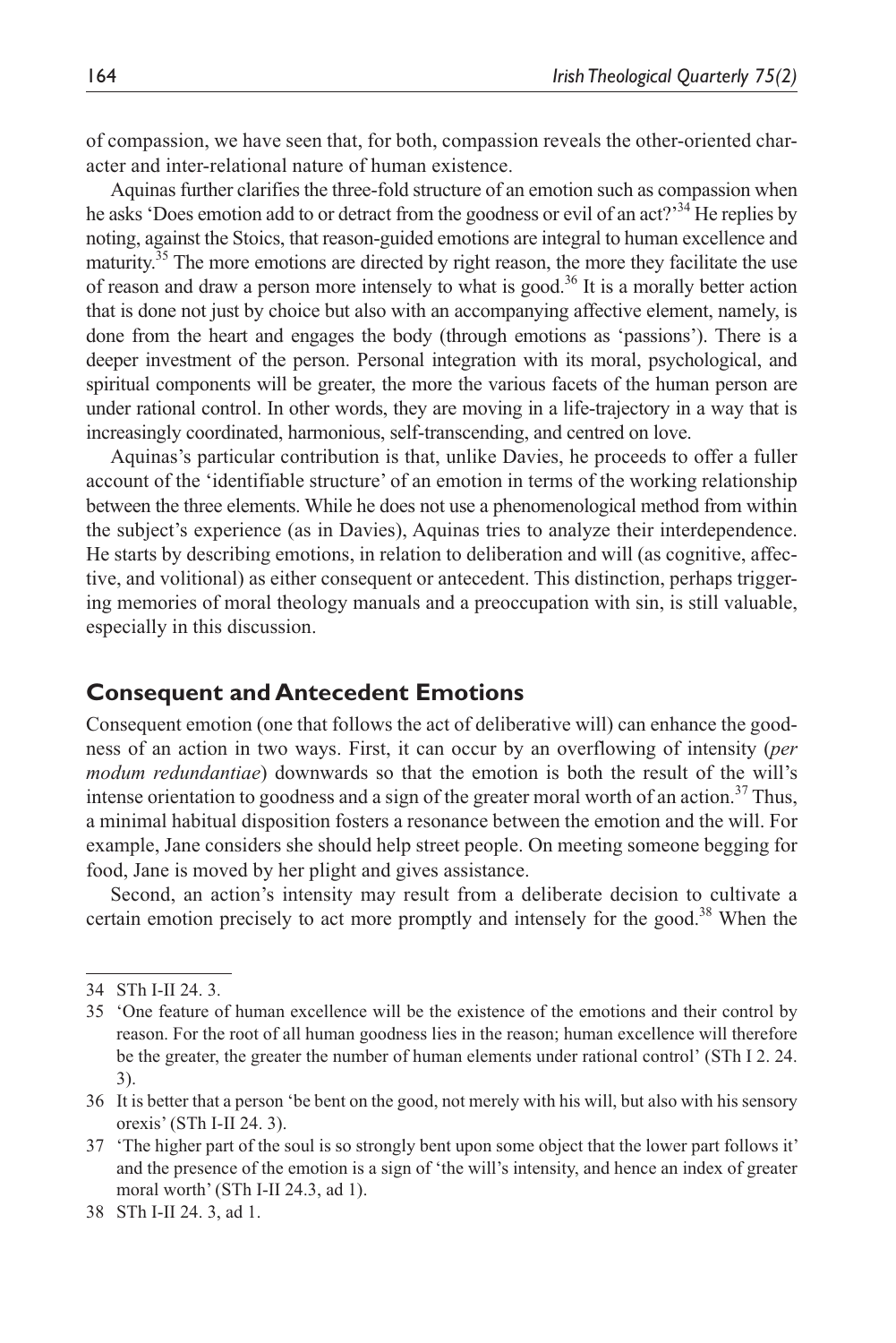emotion is in tune with the will's choice, psychological and physical reverberations facilitate the act.<sup>39</sup> For our purposes, Jane's further decision to spend a night each week with the St Vincent de Paul Night Van deepens her awareness, her conviction, and her compassion for the street people she meets. It may even prompt some anger at the injustice of social inequity and unfair distribution of resources. Overall, Jane, as a moral subject is more engaged at the cognitive, affective, and volitional (conative) levels.

With antecedent emotion (one experienced prior to the act of deliberative will), again, there are two dimensions. First, at the subjective level, it can diminish or even remove culpability as when a person, under the influence of an emotion, performs a harmful action, for instance, homicide from fear for one's life. To take an example related to the emotion of compassion, feeling sorry for another's plight could motivate assisted suicide.

Second, since attraction and avoidance characterize emotions, Aquinas notes that emotions can cloud moral judgment and, at the objective level, can detract from the goodness of an act.<sup>40</sup> For instance, one could envisage someone helping another person motivated more from the expectations of others (embarrassment) than from the value of the action in itself. The example used by Aquinas is particularly relevant to our discussion of compassion: 'An act of charity is more praiseworthy when done from deliberate choice than simply from a feeling of pity (*ex sola passione*  misericordiae).<sup>'41</sup>

Despite its condensed form, the point is clear. One may spontaneously help someone in need simply because one feels sorry for that person. For Aquinas, this is not compassion in the virtuous sense. A more considered evaluation may indicate that, in terms of practical reason, the situation requires another form of intervention that is more loving and effective to be morally good or even morally better.

This is confirmed when Aquinas discusses *misericordia* as an ennobling virtue. He describes it as a movement of the soul 'complying with,' 'at the service of' reason, namely, when compassion and mercy are exercised in a way that justice is preserved (human rights recognized) as when help is given to the poor or forgiveness to the penitent. The virtue guides one to be compassionate according to reason, namely, to render what is due. Acting solely from the emotion ('mere pity') can lead to misguided actions that do not promote justice or continue to violate a person's rights.<sup>42</sup> The example also highlights the distinction made earlier. *Misericordia* understood as compassion moves to alleviate the distress of another (the poor) in terms of what is due. As mercy, it is forgiveness God extends towards the sinner (penitent) from sheer liberality. The person who shares in the divine life and is thus animated by charity also gives such forgiveness. Compassion needs justice but also exceeds and fulfils it.<sup>43</sup>

<sup>39</sup> When a person has the virtue of courage, anger that follows choice facilitates the eager performance of the act (see *Quaestiones Disputatae* 26.7).

<sup>40</sup> They can be powerful enough 'to cloud rational judgment on which the moral worth of an act depends, and so detract from it' (STh I-II 24. 3, ad 1).

<sup>41</sup> STh I-II. 24. 3, ad 1.

<sup>42</sup> See STh I-II 59. 1, ad 3.

<sup>43</sup> STh I-II 21. 3, ad 2.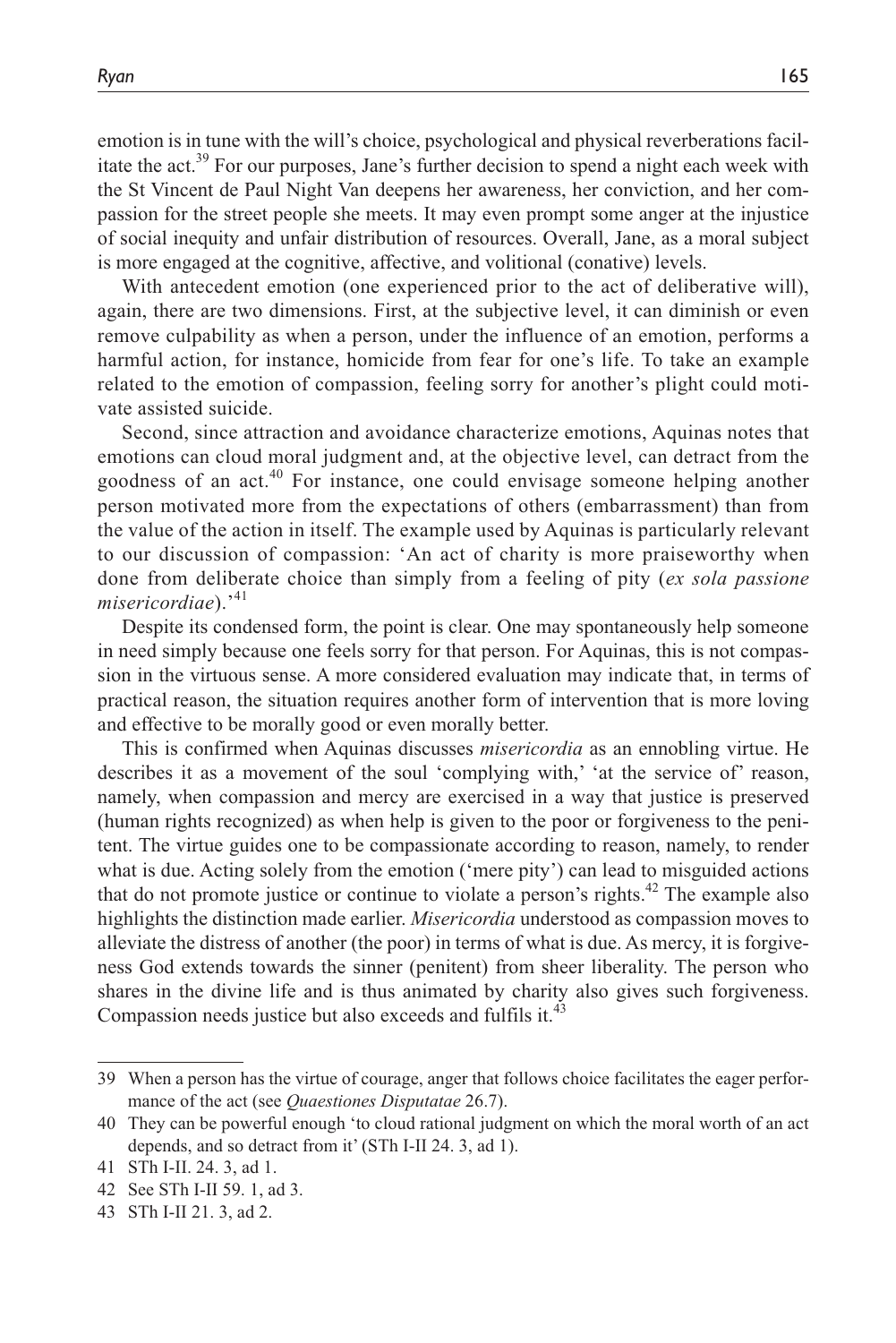It has emerged that Aquinas offers the lineaments of the structure of compassion. For him, its fuller development from basic human responsiveness occurs within the context of friendship. In this, there is a certain convergence with Davies, for whom compassion, with love, shares a foundational character 'so that it is not so much a particular virtue as a self-dispossessive attitude of mind which makes the particular virtues possible.<sup>44</sup> Similarly, Vogt examines how nurturing a deep and ongoing relationship enhances compassion in the three elements already discussed. Thinking involves the noticing and empathetic presence of conscious awareness. The feeling component, as a form of moral knowing, has a thrust towards interactive dialogue with the person in distress so to act in such a way that it will truly be for their good. $45$ 

For Thomas Aquinas, then, 'mere pity' (*sola passione misericordiae*), as an antecedent emotion, can distort perception and judgment. $46$  Again, considered solely in its affective moment, compassion may be insufficient in grounding any duty concerning the suffering of others. While it can alert us to their plight, any adequate response needs the support of prudential consideration before it can be truly rational, hence virtuous.<sup>47</sup> It is a reminder of two points: first, many virtues are needed to evaluate various moral situations; second, it falls to prudence, animated by love, to discern which virtue should be given priority when there is any conflict between them (e.g. the needs of others and the duty of self-care).

The respective approaches of Davies and Aquinas complement each other. For both of them, there is something foundational with compassion. Aquinas's use of the distinction between consequent and antecedent emotions, while immediately concerned with moral responsibility, has as its context growth in friendship with God through the virtues. To that end, it offers a more finely tuned account of the relationship between the cognitive, affective, and volitional elements of compassion. While Aquinas sees the three elements as intentional (in terms of their 'objects'), they are, in fact, presented less as separate 'faculties' and more as interrelated and, even, interdependent operations of human rationality. Aquinas is working on the assumption that our capacities reveal their nature through their activity.

<sup>44</sup> Davies, *A Theology of Compassion*, 18.

<sup>45</sup> Vogt, 'Fostering a Catholic Commitment,' 407–408. While her context is not a discussion of Aquinas, Cates has an extensive and parallel treatment in part 3 'Compassion and Friends' in *Choosing to Feel.*

<sup>46</sup> Leget notes that the perspectives of metaphysics and salvation history (the human person as disordered through the 'Fall') that underpin Aquinas's account of emotions mean that it lacks the element of personal narrative and 'the messiness of everyday life.' Without a sense of the emotions' darker side, their destructive and self-destructive tendencies, and their roots in the unconscious, it is easy to have an overly optimistic view of moral goodness and human flourishing. See Carlo Leget, 'Martha Nussbaum and Thomas Aquinas on the Emotions,' *Theological Studies* 64 (2004): 558–581, at 577–578.

<sup>47</sup> Note Roger Crisp's comment on Aristotle's approach to virtue: 'Someone with the virtue of compassion will act in ways characteristic of someone who feels compassion appropriately. She will offer the right kind of help in the right kind of way, rather than ignoring the other's plight on the one hand, or providing the wrong sort of assistance, such as smothering the other with her concern,' Roger Crisp, 'Compassion and Beyond,' *Ethical Theory and Moral Practice* 11 (2008): 233–246, at 243.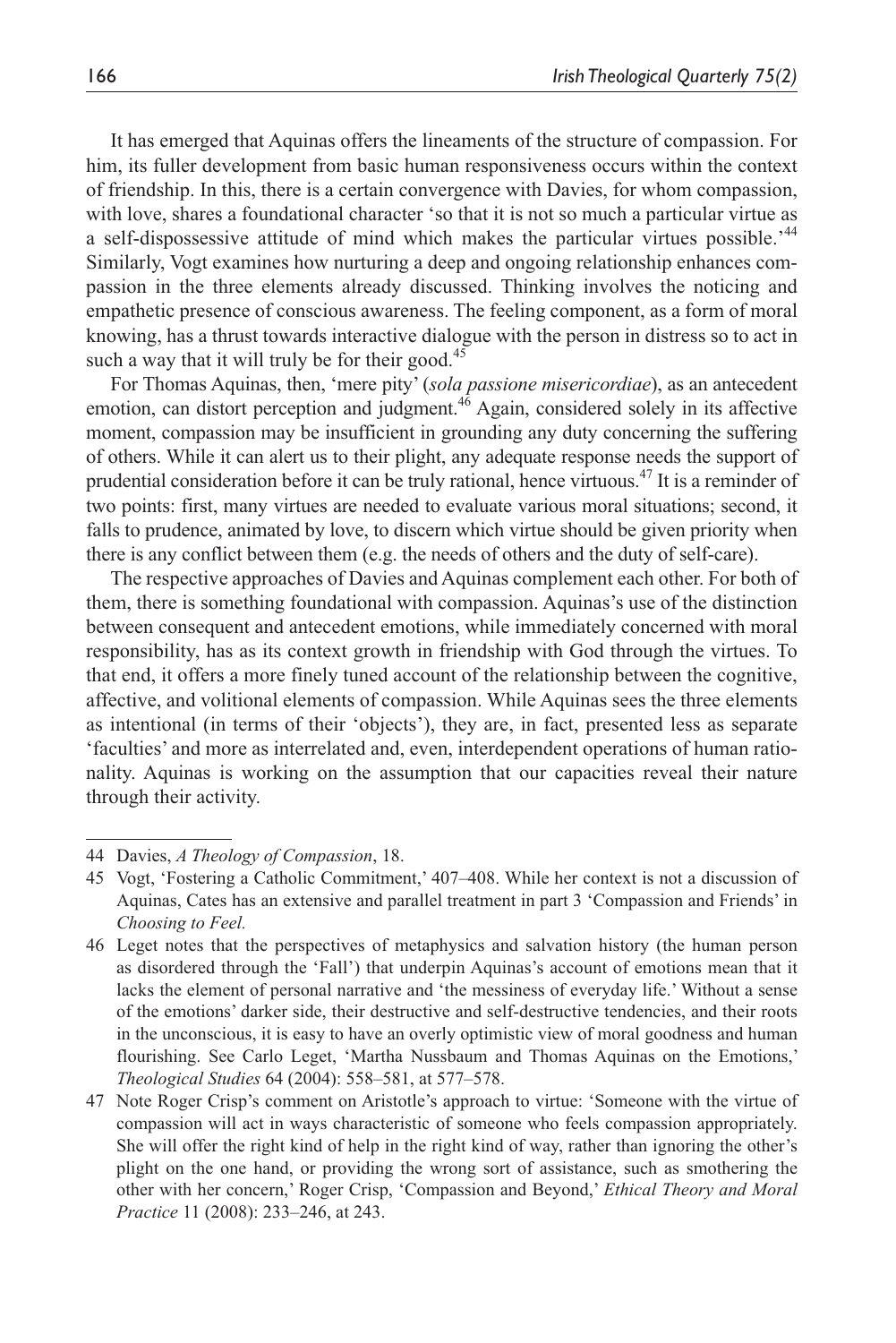## **Divine Compassion and Mercy**

In our third consideration, we now move from the human image to the divine exemplar. For Aquinas, *misericordia* is most properly attributed to God such that God's power is revealed 'most of all' (*maxime*) in divine compassion and mercy. It is striking that Aquinas appeals to the Church's worship to clinch his argument.<sup>48</sup> Elsewhere, Aquinas says that compassion and mercy are the source of all God's works. In so doing, Aquinas uncovers in *misericordia* a third dimension, beyond relieving distress and offering forgiveness. It befits God to compensate for creaturely limitation, leading to further self-transcendence.49 Again, as noted earlier, Thomas distinguishes between emotion understood as 'passion' (entailing bodily change) and *affectus* (affective response of the will).<sup>50</sup> Since compassion as a passion involves some form of imperfection, to attribute it to God would compromise divine immateriality and immutability. Hence, we can speak of moral feeling in God (e.g. justice, love, and mercy as passions) only in a metaphorical sense.<sup>51</sup> In this move, Aquinas is endeavouring to safeguard divine transcendence.

However, since *affectus* (without bodily arousal) is attributable to angels and to God.<sup>52</sup> Aquinas says that we can properly, though analogically, speak of divine mercy and compassion. Rather than God being 'affected' in himself by sorrow (as a passion), *misericordia* indicates the activity of God's love for the creatures.<sup>53</sup> However, importantly, Aquinas adds that this effect proceeds from the affection (*affectu*) of the will, which is not a passion but a simple act of will, 'an act of love, one with the divine being, the act by which God loves himself and all things.<sup>54</sup> In that sense, there is moral feeling in God. This is not from any defect but from the fullness of being and love. We can, properly speaking, attribute to God affections of love and joy, which imply no imperfection, since they are qualities of all moral subjects. For Aquinas, then, God's *misericordia* (in its three senses of compassion, mercy, and the generosity that cultivates creaturely self-transcendence) is visible in its effects because it is embedded within the divine *affectus* from which God pours out his love.

<sup>48</sup> STh II-II 30. 4. He cites the Collect of the Tenth Sunday after Pentecost. In the revised liturgy, the same wording is in the Prayer of the Church for the 26th Sunday of Ordinary Time: 'Father, you reveal your mighty power most of all by your forgiveness and compassion.' In addition, Thomas's fellow Dominican Meister Eckhart said, 'You may call God love; you may call God goodness; but the best name for God is Compassion' (cited in Matthew Fox, *A Spirituality Named Compassion* [Minnesota, MN: Winston, 1979], 34).

<sup>49</sup> 'If we consider every work of God at its primary source, we see that *misericordia* is present. This is because God, out of the abundance of His goodness, bestows on creatures what is due to them more generously than is demanded by what is fitting for a particular thing's nature' (STh I-II 21.4. Author's translation adapting Freddoso's version). See also STh I 25. 3, ad 3.

<sup>50</sup> See above n. 5.

<sup>51</sup> STh I 20. 1 and I 22. 1.

<sup>52</sup> STh I 82. 5, ad 1.

<sup>53</sup> STh I 21. 3.

<sup>54</sup> Dodds, 'Thomas Aquinas and Human Suffering,' 338, citing *Summa contra Gentiles*, 4, c. 23, no. 11.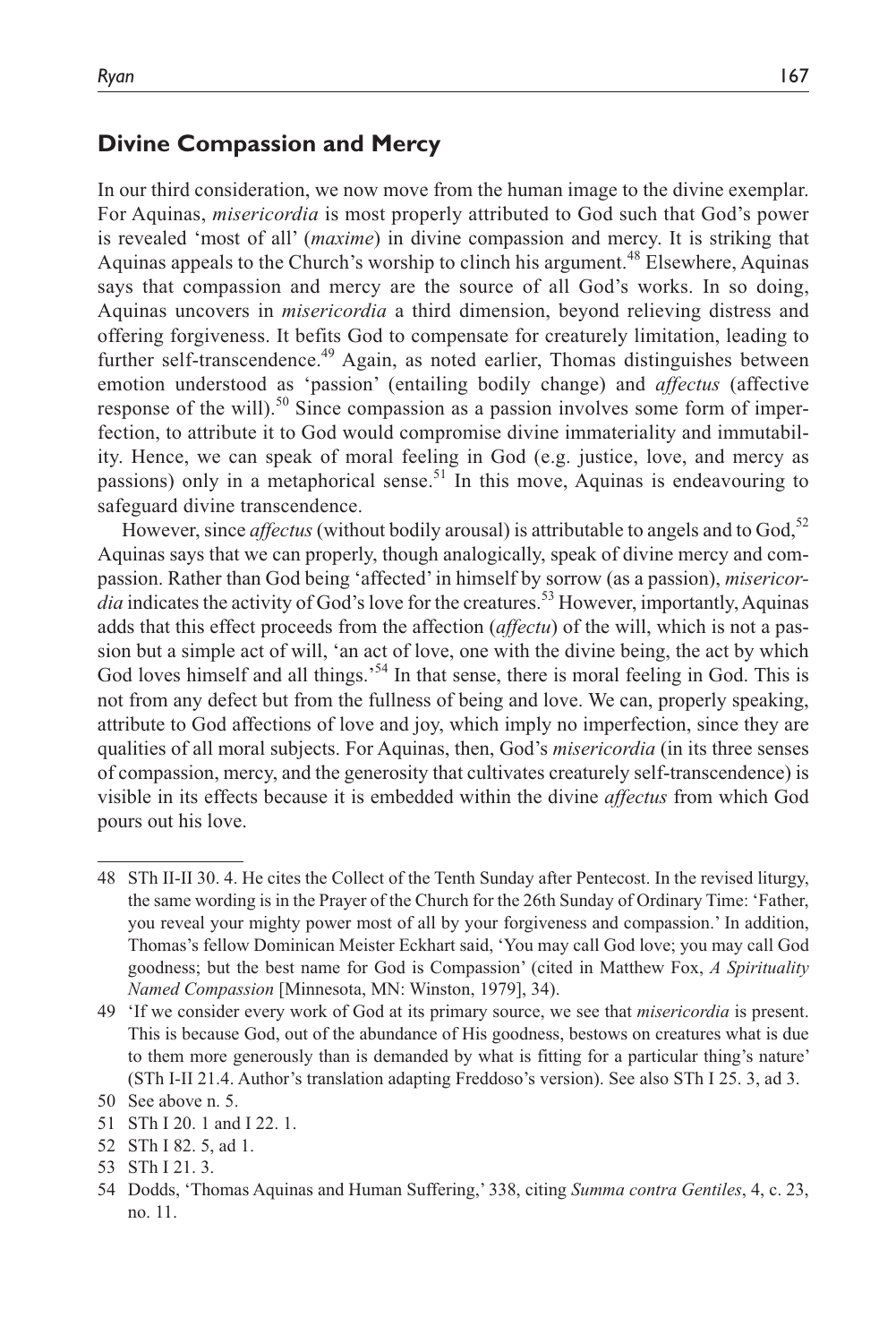Any discussion of divine compassion raises the issue of the 'suffering' of  $God?^{55}$  How do we preserve divine perfection yet take seriously the divine vulnerability where the triune God is moved, as the Scripture says, to his very depths? Maritain points out that Aquinas's response, while true, 'leaves the mind unsatisfied.'<sup>56</sup> How can we speak of divine distress at our distress, as an element in the perfection of the divine Being, as an expression of God's knowing and loving? Alternatively, as Maritain expresses it, 'Should we not say of mercy, then, that it exists in God according to what it is, and not only according to what it *does*?<sup>57</sup>

From Maritain and Thomas Aquinas, there are four possible approaches. First, the distinction made above can be helpful. Compassion can be attributed to God, not as a passion, but 'according to what it is,' namely, as part of the divine *affectus* in its desire is to love beyond what is demanded or what is just and to give beyond what is 'fitting' to a creature's nature.

Again, we can consider God as the plenitude of Being*.* As Anthony Kelly notes, 'to be' and 'to love' are one and the same in God and that love is 'identified as the prime root of all movements of the will.<sup>58</sup> All created goodness arises from divine loving.<sup>59</sup> If we see compassion or the 'pain of God' in terms of the depth of God's being and love, one can appeal, as does Maritain, to the notion of divine perfections that are *nameless* and implying no imperfection. He argues that compassion and mercy exist in God as a perfection of the divine being *for which there is no name:* a glory or splendor unnamed, implying no imperfection, unlike what we call suffering or sorrow, and for which we have no idea, no concept, and no name that would be applicable to God.<sup>60</sup>

Third, Maritain notes that the suffering of human love is a reality that is not totally negative. Together with its 'deprivation,' it carries something positive, noble, fertile and precious, in other words, a perfection. Its analogate in God, namely, its unnameable and deeply

<sup>55</sup> Of course, because of the unity of divine and human natures in a single person, Jesus of Nazareth, it is possible to say that Jesus' suffering is itself the very suffering of God. See STh III 16. 2–4 and his phrase '…the Impassible God suffers and dies…' (*impassibilis Deus patiatur et moriatur*) (*Commentary on 1 Corininthians* c. 15, L. 1). Interestingly, Coolman, citing J-P. Torrell, points out that, while Aquinas devoted considerable attention to Christ's affectivity, he did not consider the compassion of Jesus. See Boyd Taylor Coolman, 'Hugh of St. Victor on "Jesus Wept": Compassion as Ideal Humanitas,' *Theological Studies* 69 (2008): 528–557, at 528. From another perspective, Davies' aim is a phenomenological study on how the compassion of God accomplished in Jesus Christ is 'an epiphany of infinite being,' Davies, *A Theology of Compassion*, 271.

<sup>56</sup> Jacques Maritain, 'Quelques réflexions sur le savoir théologique,' *Revue Thomiste* 69 (1969) 5–27, at 16–17. This article is discussed in Gilles Emery, *Trinity, Church and the Human Person: Thomistic Essays* (Sapientia Press, 2007), 254. Maritain alternates between *misericordia* understood as 'compassion' and as 'divine forgiveness' and, at times, as a blend of both.

<sup>57</sup> Maritain, 'Quelques réflexions,' 17. Emphasis original.

<sup>58</sup> Anthony J. Kelly, 'A Multidimensional Disclosure: Aspects of Aquinas's Theological Intentionality,' *The Thomist* 67(2003): 355–374, at 357.

<sup>59</sup> 'The love of God is actively infusive and creative of the goodness of things' (STh I 20. 2).

<sup>60</sup> Maritain, 'Quelques réflexions,' 17. Italics in original.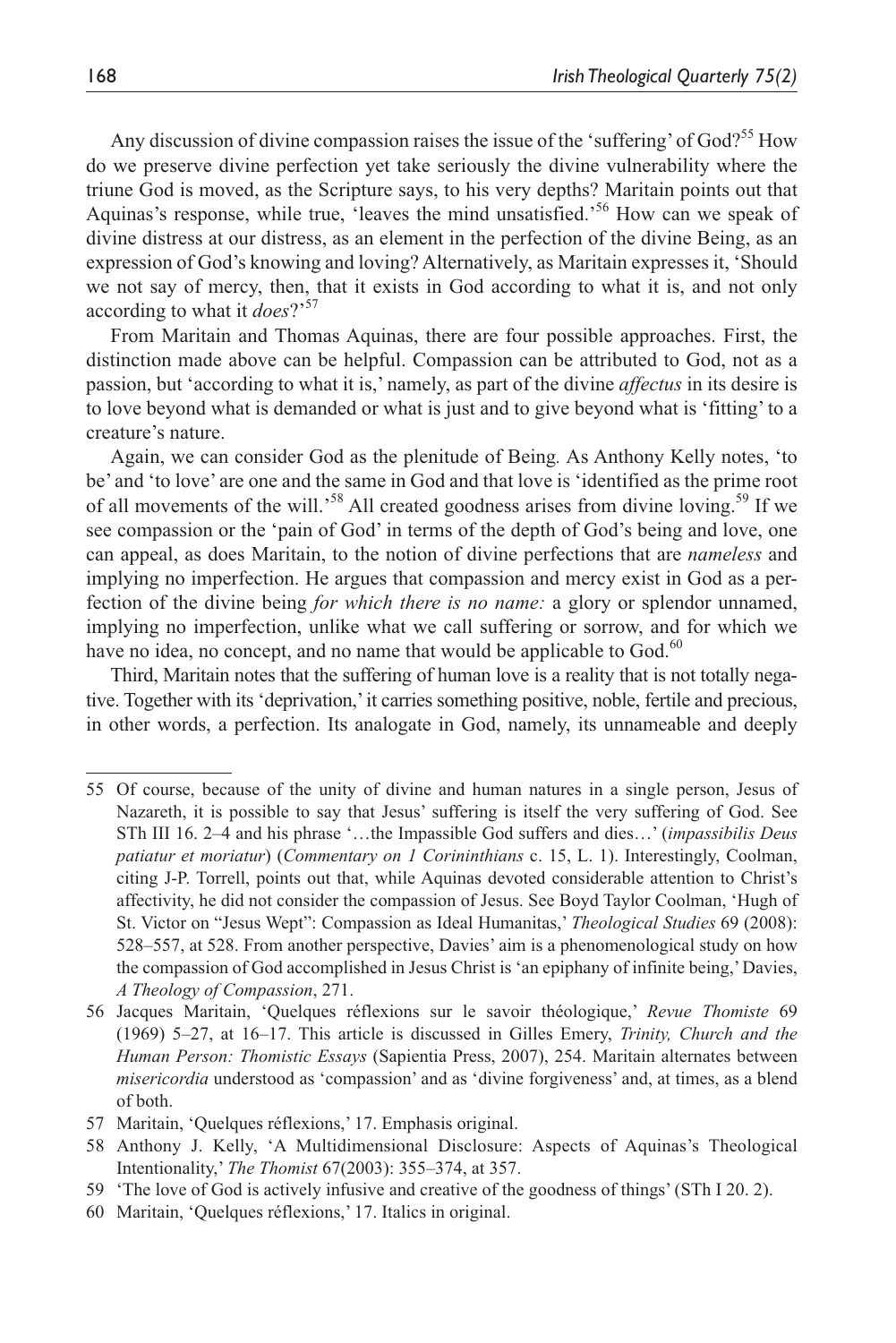mysterious 'exemplar,' is the merciful suffering of God as a part of God's 'happiness and beyond what is humanly conceivable.'61 There is undoubtedly suffering that is not compatible with the absolute perfection of God. Nevertheless, Maritain argues, there is a 'hurt of God,' a reality beyond concepts and language, that is a pure perfection. The deep mystery of the unspeakable sorrow caused to God by evil, sin, and suffering brings, not divine disintegration, but rather reveals the 'unsuspected grandeur' of the Godhead. The human analogate of this unutterable 'hurt' or compassion as a perfection in the heart of God is *magnanimity*—'the nobility that sorrow carries with it when it is overcome by greatness of soul.'62

Fourth, can we consider divine compassion, again in a way beyond our minds and language, not so much in terms of divine self-emptying (*kenosis*) but of divine love's *ecstasis* in delight and joy? In describing the expansive and inclusive momentum of love and joy, Aquinas resorts more to phenomenological language than to the metaphysics of substance. He speaks of a certain 'dissolving' or 'melting' of the heart to describe the union of lovers. $^{63}$  In his analysis, joy in rational beings arises from a self-reflexive awareness of one's happiness.<sup>64</sup> He then appeals to experiential language when he speaks of the 'swelling of the heart' to capture how inward joy (*gaudium*) overflows its boundaries and manifests itself externally (*laetitia)*. 65 Hence, there are three moments in God's compassionate and merciful love: it expands to experience and share the good more intensely and consciously in delight and joy; it identifies, in its nobility and fertility, with the suffering other in magnanimous compassion; it mysteriously absorbs and transforms pain, sin, and evil within the depths of divine happiness and joy.

#### **Divinization and Compassion**

Finally, given that for Aquinas, the Christian life is friendship with God, it is grounded in grace and a sharing the Trinitarian life, namely we are 'partakers of the divine nature' (2 Peter 1:4). As a state or a process, this is known as 'divinization.'66 What is the role of compassion in this spiritual transformation?

Pamela Hall confirms what was implied earlier, namely that Aquinas subverts Aristotle's notion of friendship and its ethical implications.<sup>67</sup> For Aristotle, complete friendship was a relationship between equals. Without belief in human deification in Christ, he could not

64 STh I-II 35. 2; I-II 11.4, ad 2.

- 66 'Deification' is also used to translate the Greek *theosis.* Andrew Louth notes that it is broader than redemption and is, rather, the fulfilment of creation. *Theosis* represents 'what is and remains God's intention: the creation of the cosmos that, through humankind, is destined to share in the divine life, to be deified.' See Andrew Louth, 'The Place of *Theosis* in Orthodox Theology,' in *Partakers of the Divine Nature: The History and Development of Deification in the Christian Traditions*, eds Michael J. Christensen and Jeffrey A. Wittung (Grand Rapids, MI: Baker Academic, 2007), 32–44, at 34–35.
- 67 Pamela M. Hall, *Narrative and the Natural Law: Interpreting Thomistic Ethics* (South Bend, IN: University of Notre Dame, 1995), 76–77.

<sup>61</sup> Ibid., 17.

<sup>62</sup> Emery, *Trinity, Church and the Human Person*, 256.

<sup>63</sup> STh I-II 28. 5.

<sup>65</sup> STh I-II 31. 3, ad 3.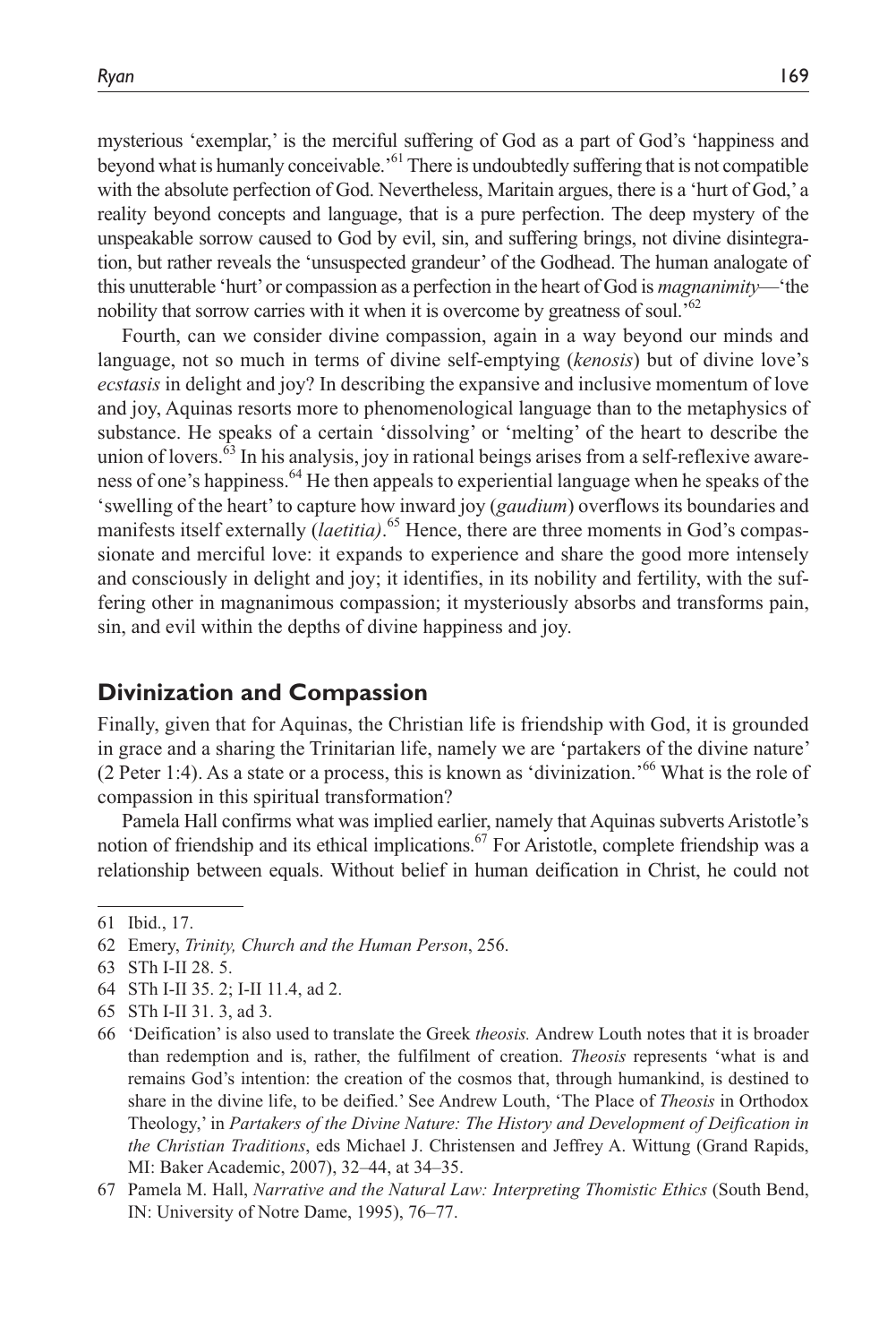envisage friendship between God and human beings. Further, he could not imagine such friendship, with its roots in love for God, extending to love of enemies or forgiveness of hurt done.<sup>68</sup> For Aquinas, on the other hand, these were integral to our graced share in the divine nature and to the process of divinization. There are three aspects to this.

First, as the image of the God who desires and shares goodness, we humans desire to communicate our goodness. $69$  The nearer we are to God in goodness, the more we share in the divine knowing and loving through the virtues.<sup>70</sup> This entails an ongoing process of transformation. With the affective virtues, this is achieved not primarily in terms of action but in the subject's capacity to recognize, appreciate, and respond to what is truly good. This becomes 'connatural' or second nature in one's embodied emotional disposition (with its cognitive, affective, and volitional aspects). There is a gradual shift in consciousness in how one perceives, interprets, and responds emotionally to the world and others. Its trajectory is revealed in the changing relationship between feeling, thinking, and willing. For Aquinas, virtue shifts from being guided by, 'according to' (*secundum*) right reason, to being 'with,' 'in tune with' (*cum, consonans*) right reason. This marks a shift from a directive/guiding relationship to one of mutual resonance and collaboration.

Second, a person is moved, under grace, to deeper levels of participating in the knowing, loving, and responding of the persons of the Trinity. The gifts of the Holy Spirit enable a person to operate in a supra-rational mode, governed by divine instinct so that, in wisdom, there is a 'taste' for the things of God. This mode of connaturality, bypassing the discursive mode of moral reasoning, makes a person receptive to (*patiens*) divine things though love. Here is another sense of 'compassion' in Aquinas. It is a wisdom that entails 'sympathy with' (*compassio*) things divine, a God-given 'attunement.'71 Through participating in the divine inter-subjectivity, our intentional consciousness and operations partake increasingly in those of God. We share in that 'greatness of soul' or magnanimity that is God's. This is consistent with Aquinas's view that magnanimity is the ornament of all virtues.<sup>72</sup> Specifically, we share in what is most characteristic of God, namely, compassion and mercy. As Aquinas notes, not only is *misericordia*, in one sense, the greatest of the Christian virtues, but it is especially through *compassion* and merciful forgiveness that the 'human being imitates God.'73

Finally, for Aquinas, humanity's vocation is to participate in divine providence.<sup>74</sup> We collaborate in God's work as the divine artist who guides the universe to realize its purposes.

72 STh I-II 60. 5; II-II 136. 4 and 5.

<sup>68</sup> See STh II-II 23.1, ad 2.

<sup>69</sup> STh I 19.2 and I 44. 4.

<sup>70</sup> For Thomas Aquinas, virtue is an analogical term (see STh I-II 61. 1 ad 1). The clearest analogue is in the infused rather than the acquired virtues.

<sup>71</sup> STh II-II 45. 2. See also n. 7 above.

<sup>73</sup> STh II-II 30. 4, ad 3, where Thomas speaks of *misericordia* as the virtue likening us to God by imitating God's work in terms of 'the willingness to enter another's chaos.' See James F. Keenan, 'AIDS and Casuistry of Accommodation,' in *Reflecting Theologically on AIDS: A Global Challenge*, ed. Robin Gill (London: SCM, 2007), 186–202, at 202.

<sup>74</sup> STh I-II 91. 2.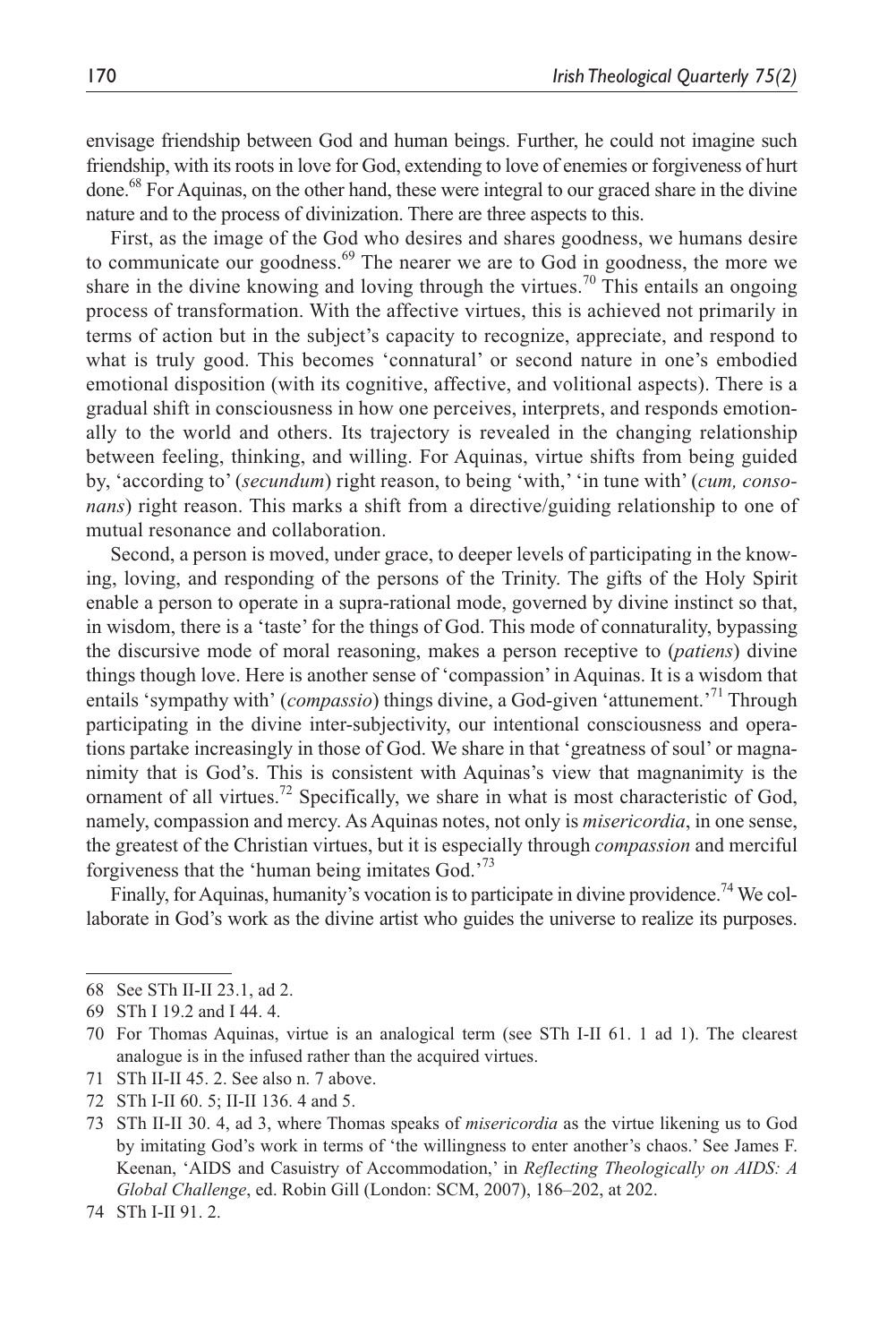This share in divine causality is not from divine weakness but from the abundance of divine goodness. We grow in the divine likeness by communicating our being to another.<sup>75</sup> Elsewhere, Aquinas offers a metaphysical foundation for this in noting '[T]he last perfection to supervene upon a thing, is its becoming the cause of other things.'76 In other words, we participate in the process by which 'the love of God is actively infusive and creative of the goodness of things.' We share in the divine urge to nourish the self-transcending impulse in creation (the third aspect of divine *misericordia* our investigation has uncovered in Aquinas).<sup>77</sup> Beyond this, in compassion, we share in God's identification with those in distress. From justice as giving everyone their due, we move to seeing and judging through the eyes of God's justice where generosity, compassion, and forgiveness are due to everyone as well.<sup>78</sup> We know, love, respond and judge in and with God to the suffering of others and to evil in the world. We also share in the divine desire to forgive wrongs, to absorb evil into love, to reconcile with Christ the world to God.

#### **Reappraisal and its Implications**

I would like to return to the question guiding this investigation: what emerges in a reappraisal of Aquinas's treatment of compassion and what are some implications today?

Our investigation highlights the limits of translation with regard to 'compassion' and its more adequate expression as *misericordia.* The reappraisal has disclosed a wider and richer approach to 'compassion' in Aquinas than has perhaps been acknowledged. I contend that, in Aquinas's treatment of *misericordia* (in its three senses), we can detect a carefully calibrated account, which follows the trajectory of differing forms of relationship. It embraces (a) the *interpersonal—*in which *misericordia* is a defining emotion in a social context where (b) its growth towards identificatory compassion and merciful forgiveness occurs particularly within the model of friendship guided by charity. It includes (c) the *intrapersonal—*where, as a virtue, it entails the interplay of the cognitive, affective and volitional dimensions, (d) the *intra-divine* mystery of *misericordia* and its overflow into the *divine–human* relationship whose (e) participatory dimension involves *misericordia*'s role in *divinization* through the different modalities of the virtues and the gifts.<sup>79</sup>

With regard to the implications from this reappraisal, I suggest we can learn from Thomas's treatment of the moral, anthropological, theological, pastoral, spiritual and methodological levels.

It has emerged that *misericordia*, understood as the desire to ease another's plight, has a foundational role for Aquinas. Morally, whether as an emotion or a virtue, compassion grounds and fosters responsiveness in our relationships, moves towards identification

<sup>75</sup> STh I 22.3 and 22.4.

<sup>76</sup> *Summa contra Gentiles* 3. 21.

<sup>77</sup> See above n. 49.

<sup>78</sup> Wadell, *The Primacy of Love,* 122. Given Aquinas's theological context and purpose, this helps explain the comment made earlier in n. 9 concerning deserved and undeserved suffering.

<sup>79</sup> As a significant theological voice, Aquinas appears to exemplify Keenan's comment that 'We Catholics have defined ourselves distinctively in our moral lives. That distinctiveness is found in the virtue of mercy.' Keenan, *The Works of Mercy,* 1.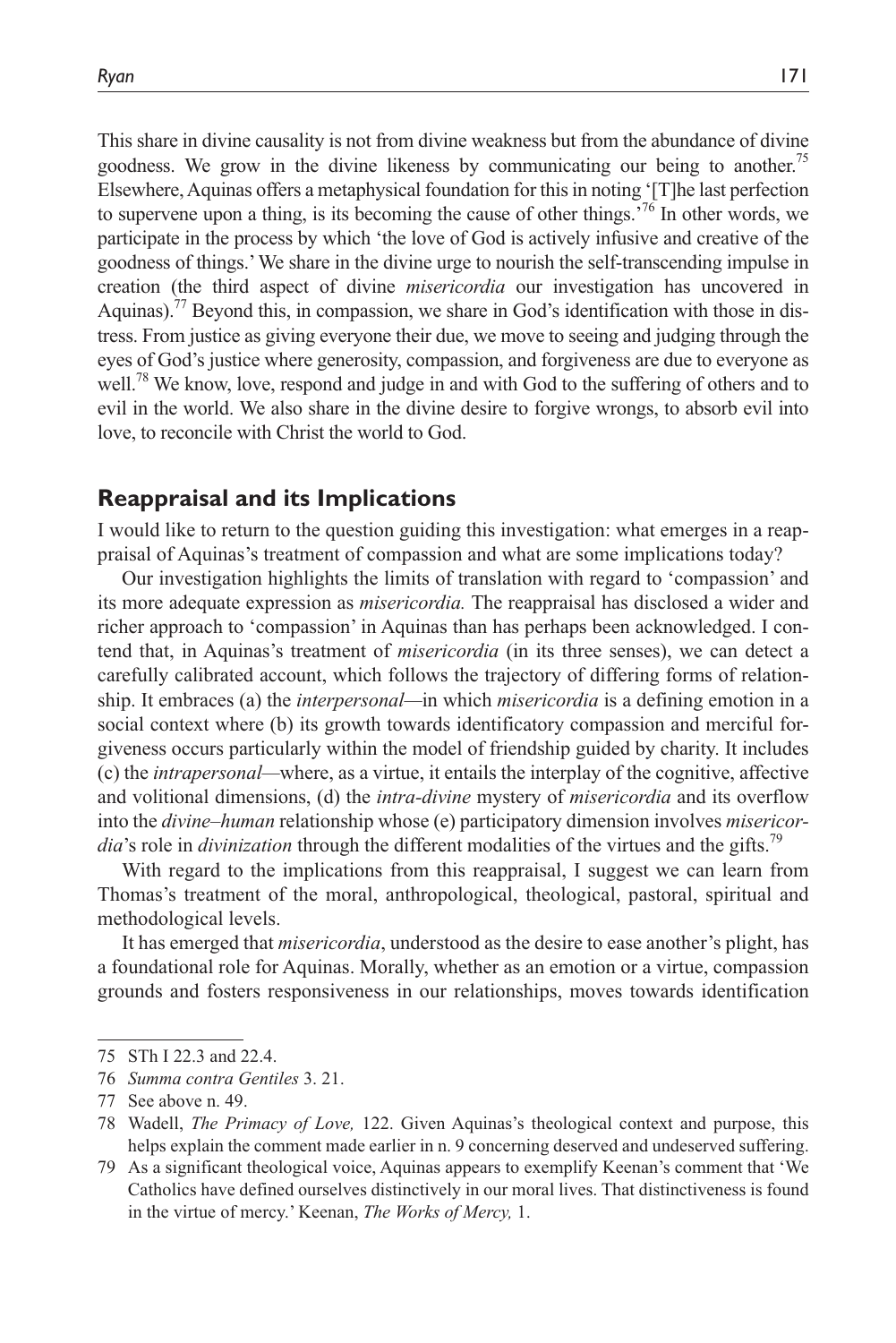with the 'other,' and finds its fullest expression in mercy and forgiveness. It also makes more specific the goal of Aquinas's love-centred ethics through *misericordia*'s unique place in the process by which the divine exemplar is realized in the human image.

Since, for Thomas, compassion reveals the other-oriented and inter-personal character of human existence, this reveals something of his anthropology. Relationality, with its call to be affected and responsive to others, is integral to human personhood. It is only in this matrix that personhood is fully realized as the image of the Trinitarian God. Such a position is consonant with Pope Benedict's emphasis on relationship in his recent encyclical *Caritas in Veritate*.

Theologically, for Aquinas, *misericordia* is the quality most proper to God. In his presentation of 'suffering' in God, Aquinas participates in a debate going back to the early patristic period on the question of divine impassibility. Aquinas is able to hold in balance that God is 'affected' by our suffering (divine immanence) but is never so overwhelmed by the other's suffering that divine power and love cannot 'affect' and transform our distress (divine transcendence).

Pastorally, Aquinas offers a carefully weighed approach to compassion as an affective response. It requires accurate perception and the guidance of prudential judgment about the truly good action. Lack of basic compassion can dehumanize us. On the other hand, identifying with the pain of another in feelings that overwhelm us can either impede action or undermine its effectiveness. Aquinas's focus on compassion as desire moving towards *action*—to alleviate another's distress prompted by fellow feeling but always under the guidance of the virtue of prudence—brings a certain healthy realism to his treatment.

In relation to spirituality, the investigation clarified the two wings of *misericordia* the desire to ease the distress of another and the movement towards forgiveness. In the process, it uncovered a third aspect—the divine generosity to the creature beyond what is fitting to its nature such that it is propelled to a further level of self-transcendence. This clarification has implications for the spiritual life. Through the transformative process known as divinization we share in these three forms of divine *misericordia.* Further, we do so through the differing registers of compassion as cognitive, affective and volitional. The deliberative mode of the virtues opens up to the instinctive mode of the gifts.

Finally, brief note has been made of the complementary treatments of compassion in Davies and Aquinas but with the latter as the dominant focus. Methodologically, two aspects have emerged, one epistemological, the other stylistic and linguistic.

Rather than beginning with the mind or the experience of consciousness, Aquinas's epistemology starts with the external objects that prompt our intellectual activity and bring our capacities to fulfilment. In the specific context of this investigation, while Aquinas sees compassion's three dimensions (cognitive, affective, and volitional) within a particular (and limited) psychological model, he, in fact, explores their working relationship and interdependencies. Such a dynamic reading of human capacities at work does more justice to Aquinas than some static interpretations often made of the 'faculty' model. It is an instance of Kerr's reminder that, for Aquinas, 'beings' are revealed not in what they *are* but in what they *do* and always in an interactive context.<sup>80</sup>

<sup>80</sup> Kerr, *After Aquinas*, 48–9 citing STh I.105.5. Emphasis original.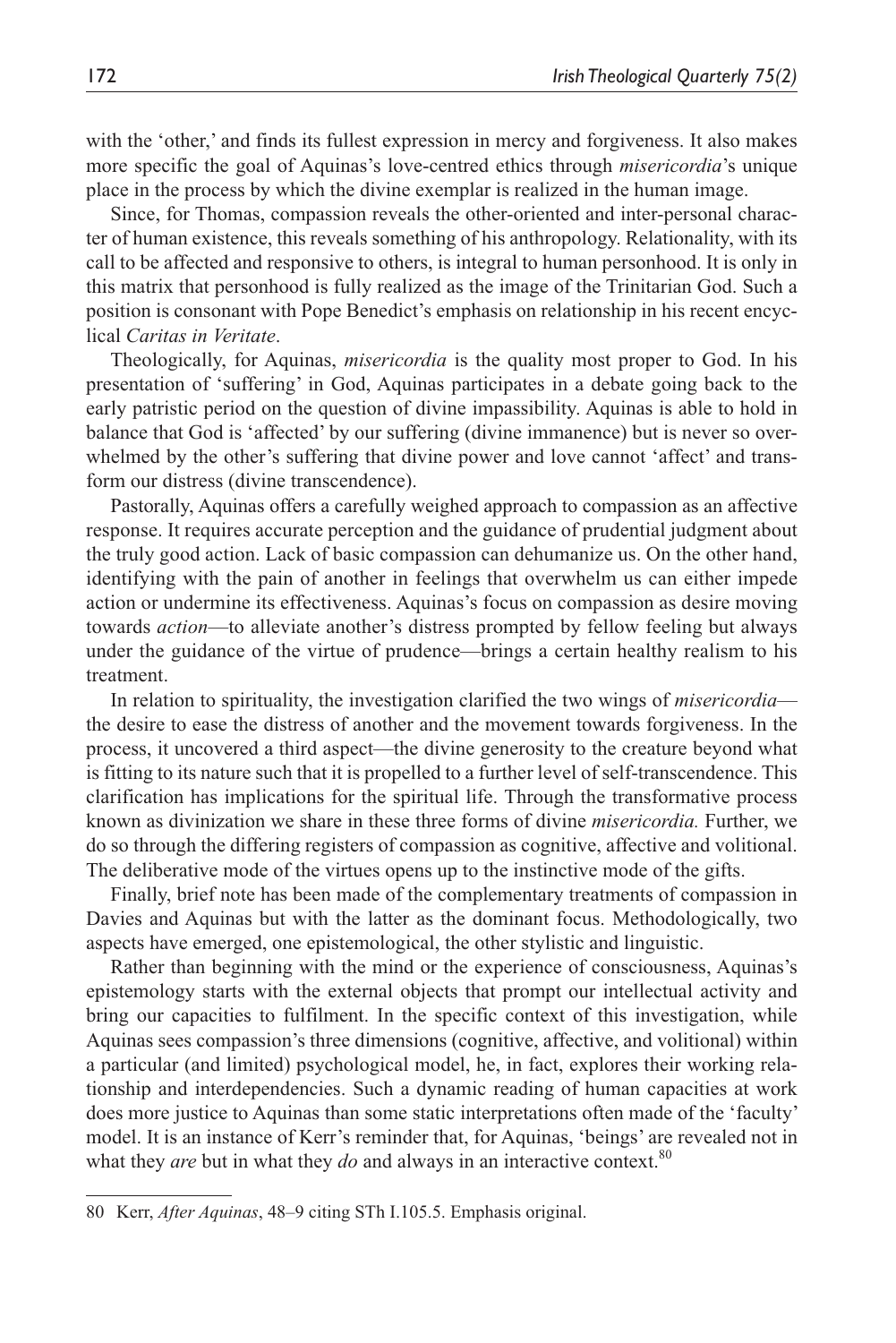Aquinas is often summary and elliptical in his style, assuming that the reader will make connections with other parts of his overall synthesis. Further, in terms of theological method, what has emerged in this investigation is that Aquinas, on occasion, resorts to the phenomenological vocabulary in order to go beyond the constraints of the language and conceptual frameworks available to him.

### **Conclusion**

In the last analysis, then, we must return to our starting point with Vogt's comment in that it points to compassion's possibilities and its impenetrable depths. On that note, I would like to conclude with a story that captures, more than any analysis, something of the mystery of human and divine compassion.

In 'The Woman from County Meath, <sup>81</sup> Frank Brennan, a palliative care physician working in Dublin, recounts a conversation with a woman whose husband lay dying in the last stages of cancer. Despite his suggestion to have a brief rest after her long vigil, she said, 'No, I will not be leaving him.' Then she spoke tenderly of their meeting, courting, marriage, and of their children. She was speaking across the vast sea of their lives. With each memory, she repeated, like the tolling of a distant bell, 'No, I will not be leaving him.' Brennan continues:

And then she said something that I have never heard expressed in the same way before. She said that from their wedding day, they were united; that they were, as the prayer states, one body and that as he has fallen ill so had she, that as he was buffeted by the storms of pain, so was she, that as he was suffering, so was she, and that as he lay dying so was she. No James Joyce, no Oscar Wilde, no Samuel Beckett could have put it so powerfully. As Angela Murphy, the palliative care nurse with me in the room that day, said later: 'She was saying what *he* was feeling.'

This incident encapsulates compassion as empathetic union, as identity with another through suffering that wells up from profound love and devotion. It also captures what Davies, drawing on Edith Stein, suggests is compassion's ontological dimension (paralleled in Aquinas's metaphysics of being and its transcendental qualities). There are occasions where compassion in the voluntary act of displacement and self-dispossession experiences the other as an 'epiphany' of being. A new horizon as enhanced or enriched existence opens up, disclosing the inter-subjectivity or 'sociality' of consciousness itself.<sup>82</sup> This is about 'being'—its truth, goodness, beauty, unity, its inherent relatedness, its expansiveness—'being' that reveals itself in what it *does*.

Seen in that light, the 'epiphany' is true not only for the grieving woman from Meath but also for her physician, the nurse, and for the reader. As Brennan concludes, in distant years, if he were to meet his nurse Angela Murphy in the street, 'We would stop and no doubt remember the woman from Meath who spoke to us of a love that was boundless, a union that was indissolvable and who gave us a momentary glimpse into the mystery at the heart of it all.'

<sup>81</sup> Frank Brennan, *Review* section of *The Australian Financial Review*, 'A Doctor's Notebook,' 7 August 2007, 1.

<sup>82</sup> Davies, *A Theology of Compassion*, 232–233.